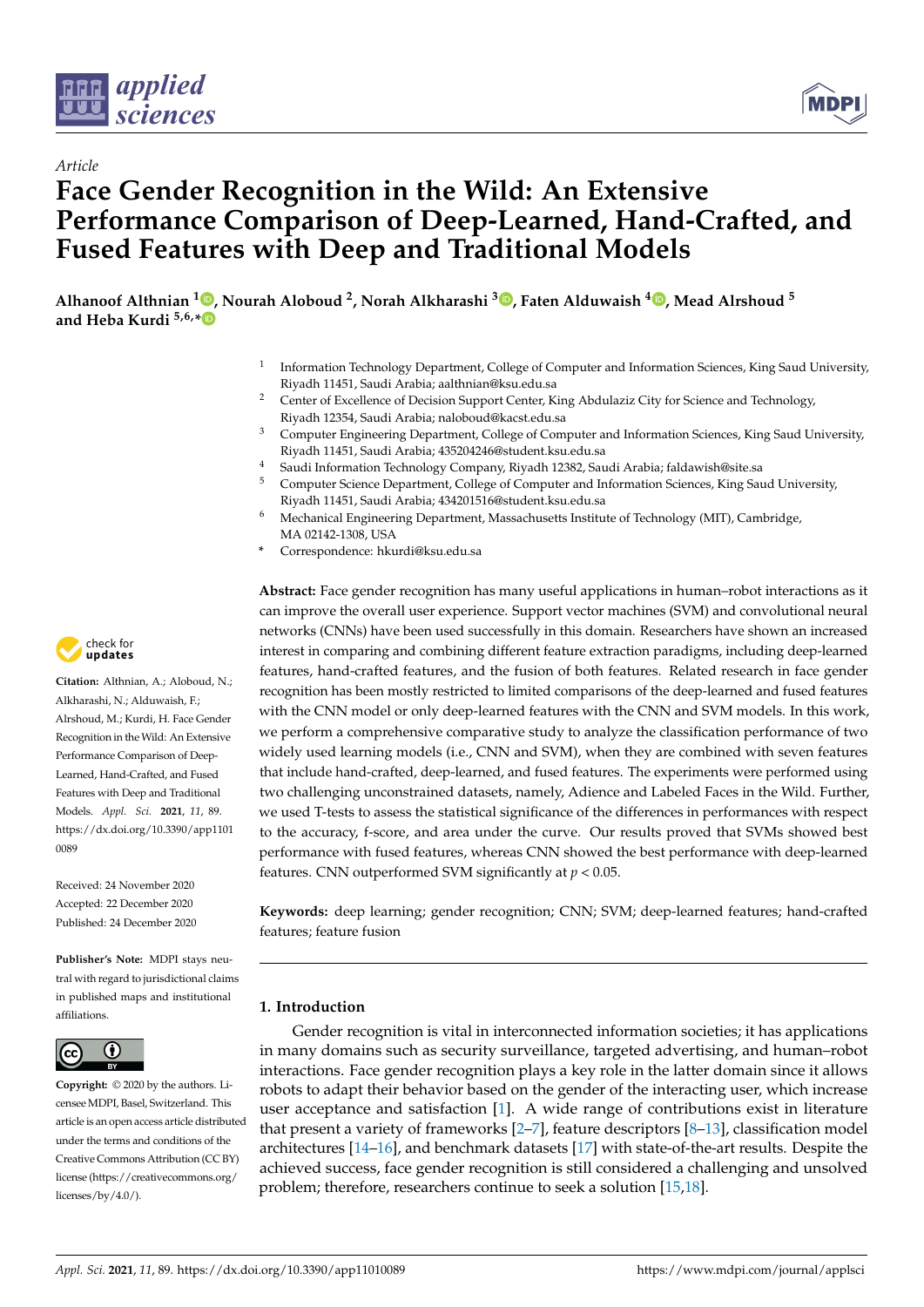There are numerous reasons for considering face gender recognition an open research problem. First, face images introduced multiple challenges because of the variations in the appearance, pose, lighting, background, and noise. Yet, numerous reported successes in the literature are achieved with easy constrained datasets, such as facial recognition technology (FERET) [\[19–](#page-12-6)[22\]](#page-12-7) and UND [\[20\]](#page-12-8). These datasets contain the frontal face images that were captured under controlled conditions of facial expressions, illumination, and background. Therefore, they do not reflect real-world situations [\[23\]](#page-12-9). Second, some proposed approaches (e.g., [\[22](#page-12-7)[,24](#page-12-10)[,25\]](#page-12-11)) target a specific challenge in the face images; therefore, they may not achieve the same level of performance in real-world scenarios. Third, there does not exist any unified procedure for the task of gender recognition; therefore, authors follow different experimental setups, such as the number of folds in cross validation, used benchmark datasets, and model parameters (e.g., support vector machine (SVM) kernels), which make the comparison of results inapplicable.

Recently, we witnessed the rise of CNN models as not only a classification model but also as a feature extraction method in different domains [\[26](#page-12-12)[–28\]](#page-12-13). Unlike hand-crafted features, which are designed beforehand by human experts, deep-learned features are learned directly from the data by using CNNs. Recent evidence suggests that each feature extraction paradigm focuses on extracting information from the images that are neglected by the other paradigms [\[29\]](#page-12-14). In the domain of gender recognition using face images, several attempts have been made to compare the performance of the two feature extraction paradigms. For instance, several studies have reported that fusing hand-crafted features with images can improve the CNN performance [\[30](#page-12-15)[–32\]](#page-12-16). Despite the variations in experimental setups, certain studies have produced contradictory findings. For example, Wolfshaar et al. [\[33\]](#page-12-17) compared the performance of deep-learned features with a fine-tuned network and an SVM. Their results proved that the fine-tuned model outperformed the SVM when oversampling was applied on the Adience dataset. In [\[34\]](#page-12-18), the same dataset was used but the best performance was achieved when deep-learned features were extracted from a fined-tuned VGG model and fed to an SVM model.

Research on the subject has been mostly restricted to limited comparisons of the multiple feature extraction paradigms with one model [\[32](#page-12-16)[,35\]](#page-12-19) or a single paradigm with multiple models [\[33,](#page-12-17)[34\]](#page-12-18). Little attention has been paid to how the different feature extraction paradigms (i.e., hand-crafted, deep-learned, and fused features) would compare when combined with the different models (CNN and SVM). In this research, we seek to fill this gap. We perform a comprehensive comparative analysis of different combinations of features extraction paradigms and models using two challenging unconstrained benchmark datasets, namely, Adience [\[17\]](#page-12-3) and Labeled Faces in the Wild (LFW) [\[36\]](#page-12-20). Moreover, unlike most of the existing contributions, we report the accuracy, f-score, and area under the curve (AUC) for all the experiments and analyze their significance statistically.

The rest of the paper is organized as follows. In Section [2,](#page-1-0) we discuss the related literature. In Section [3,](#page-5-0) we describe the methodology, including the feature extraction, the datasets, the classification models, and performance evaluation. In Section [4,](#page-8-0) we present and discuss the results. Finally, Section [5](#page-10-0) concludes our work.

### <span id="page-1-0"></span>**2. Literature Review**

Gender recognition is a domain where high state-of-the-art accuracy has been achieved by SVMs and CNNs [\[21,](#page-12-21)[33,](#page-12-17)[34,](#page-12-18)[37,](#page-12-22)[38\]](#page-13-0). These results, however, have been attributed to the characteristics of the dataset used [\[17](#page-12-3)[,21,](#page-12-21)[22](#page-12-7)[,31\]](#page-12-23). For example, many of the early efforts in gender recognition have used constrained datasets that included frontal face images that were taken under controlled conditions of facial expressions, illumination, and background [\[19–](#page-12-6)[21\]](#page-12-21), and hence cannot achieve the same performance with images taken in the wild by surveillance or robot cameras. Building a gender recognition model based on face images is similar to other computer vision tasks; the process has three main stages: selecting the benchmark dataset, feature extraction and selection, and classification. In the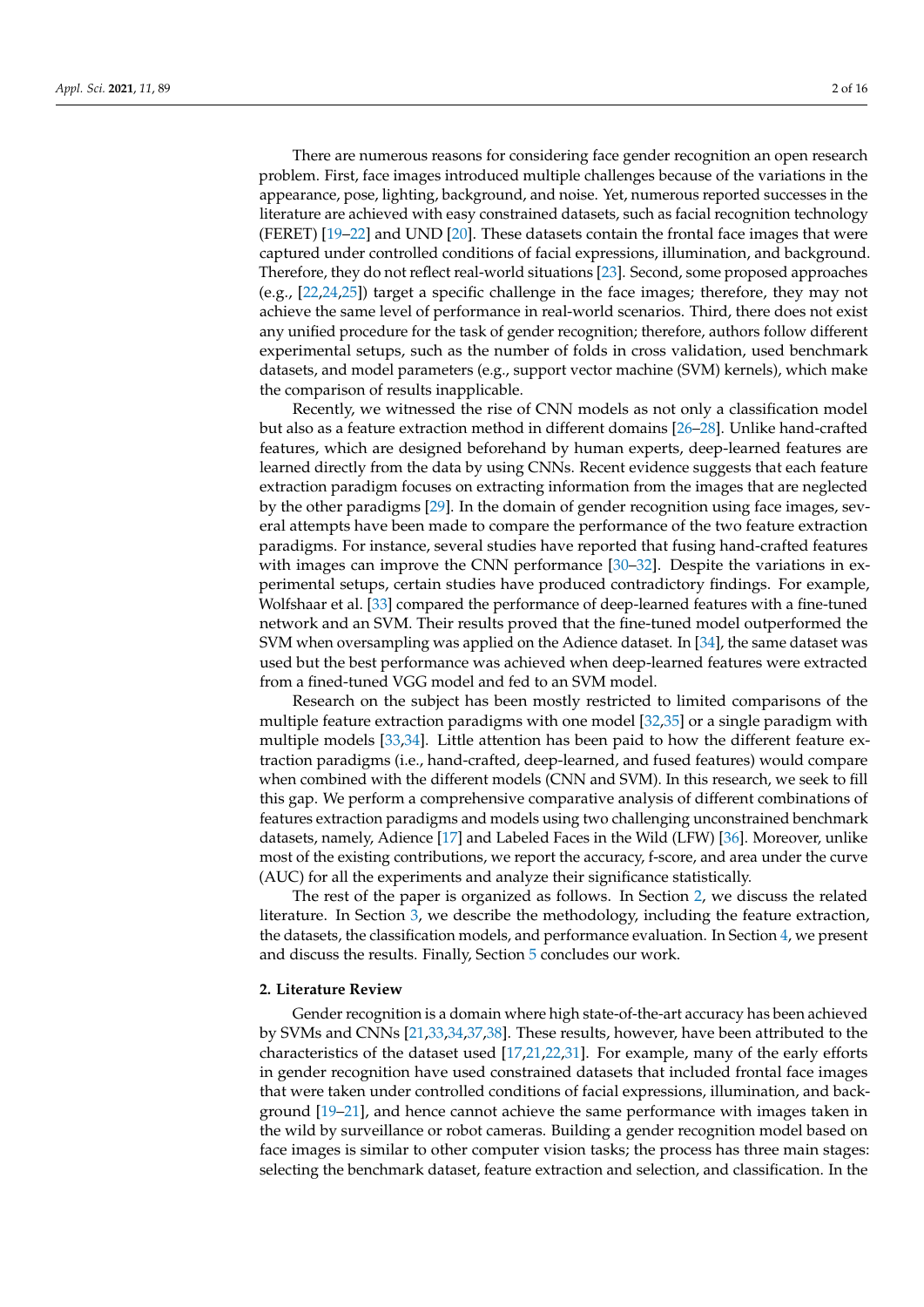text below, we highlight the main efforts made in each stage for progress in the field. Furthermore, we summarize the results of the most relevant works in Table [1.](#page-4-0)

A dataset is an integral part of gender recognition research. Selecting an appropriate dataset to benchmark the proposed approach is a crucial decision because datasets introduce different challenges, such as pose variations, illumination variations, and occlusions. Gender recognition datasets can be broadly categorized into constrained and unconstrained datasets. The former includes frontal face images that were taken under controlled conditions of facial expressions, illumination, and background. Numerous early studies have been criticized for benchmarking their works with constrained datasets, such as FERET [\[19–](#page-12-6)[22\]](#page-12-7) and UND [\[20\]](#page-12-8) because they do not reflect real-world situations [\[23,](#page-12-9)[39\]](#page-13-1). Therefore, many studies were aimed at the challenges posed by the images taken under uncontrolled conditions, for example, LFW [\[20](#page-12-8)[,22\]](#page-12-7) and Adience [\[17,](#page-12-3)[23](#page-12-9)[,32,](#page-12-16)[40](#page-13-2)[,41\]](#page-13-3) datasets and datasets with occlusions (e.g., sunglasses and hats), such as AR [\[20,](#page-12-8)[22\]](#page-12-7), Gallagher [\[32\]](#page-12-16), and MORPH [\[40\]](#page-13-2). The authors in [\[17\]](#page-12-3) offered a unique unconstrained and unfiltered dataset. Torralba and Efros [\[42\]](#page-13-4) argued that the most popular datasets were biased, and they emphasized that using a single dataset for training and testing was not representative of the variations that exist in the real world. Therefore, to simulate real-life situations, recent studies [\[17,](#page-12-3)[21,](#page-12-21)[22,](#page-12-7)[31\]](#page-12-23) have adopted a cross-data approach, where one dataset is trained, and another dataset is tested. Other contributions [\[38,](#page-13-0)[41\]](#page-13-3) used a fusion of multiple constrained and unconstrained datasets for testing purposes. Moreover, some efforts have targeted a specific type of image, such as low-resolution thumbnail faces [\[43\]](#page-13-5) and low-frequency components of the mosaic  $8 \times 8$  images [\[44\]](#page-13-6).

A fundamental problem was to determine what features in a person's face can help determine the person's gender. A wide range of studies have been devoted to improving the extraction and selection of features [\[45–](#page-13-7)[47\]](#page-13-8). In recent years, there has been an increasing amount of computer vision literature that distinguishes between hand-crafted features and deep-learned features [\[45\]](#page-13-7). The hand-crafted features are designed beforehand by human experts, whereas deep-learned features are learned directly from the data using CNN. Furthermore, some studies reported performance improvements when the two features were combined [\[31](#page-12-23)[,32\]](#page-12-16). One of the early works on the hand-crafted features is [\[48\]](#page-13-9), where the authors combined the 3D distances with multiple measurements (such as the distance between the key points in the face, the ratios, and the angles between the key points) into a single function. Tamura et al. [\[44\]](#page-13-6) divided the human face into four parts to determine which part contributed the most to identifying the gender. The results revealed that the face shape and cheek bone shape are the most important aspects. Further, the authors of [\[49\]](#page-13-10) identified nine facial features that varied and hence could be used to distinguish males from females, namely, the hairline, eyebrows, eyes, distance between the eye and eyebrows, nose, lips, chin, cheeks, and face shape.

The hand-crafted features could be extracted from the facial features including the face shape by using the histogram of oriented gradients (HOGs) [\[50\]](#page-13-11), texture using the local binary pattern (LBP) [\[51\]](#page-13-12), and intensity features using the gray level of each pixel [\[20\]](#page-12-8). The geometric features can also be extracted, such as scale invariant feature transform (SIFT) [\[52\]](#page-13-13) and Haar-Like features [\[21\]](#page-12-21). Jabid et al. [\[19\]](#page-12-6) presented face images using a novel texture descriptor local directional pattern (LDP), and Shobeirinejad and Gao [\[10\]](#page-11-4) proposed interlaced derivative patterns, which outperformed the LBP and LDP features. A number of authors have reported performance improvements when different types of hand-crafted features are fused, such as domain-specific and trainable features [\[18\]](#page-12-5), trainable shapes, and color features [\[53\]](#page-13-14), LBP and local phase quantization features [\[8\]](#page-11-3), shape and texture features [\[54\]](#page-13-15), LBP and radii spatial scales features [\[20\]](#page-12-8), appearance-based and geometricbased features [\[55\]](#page-13-16), appearance and geometry features [\[12\]](#page-12-24), gradient and Gabor wavelets features [\[13\]](#page-12-0), and LBP, SIFT, and color histogram [\[52\]](#page-13-13). In contrast, Alexandre [\[11\]](#page-11-5) showed that a single feature from different scales could outperform multiple features at a single scale. In [\[9\]](#page-11-6), adaptive features were proposed, which resulted in accuracy improvements in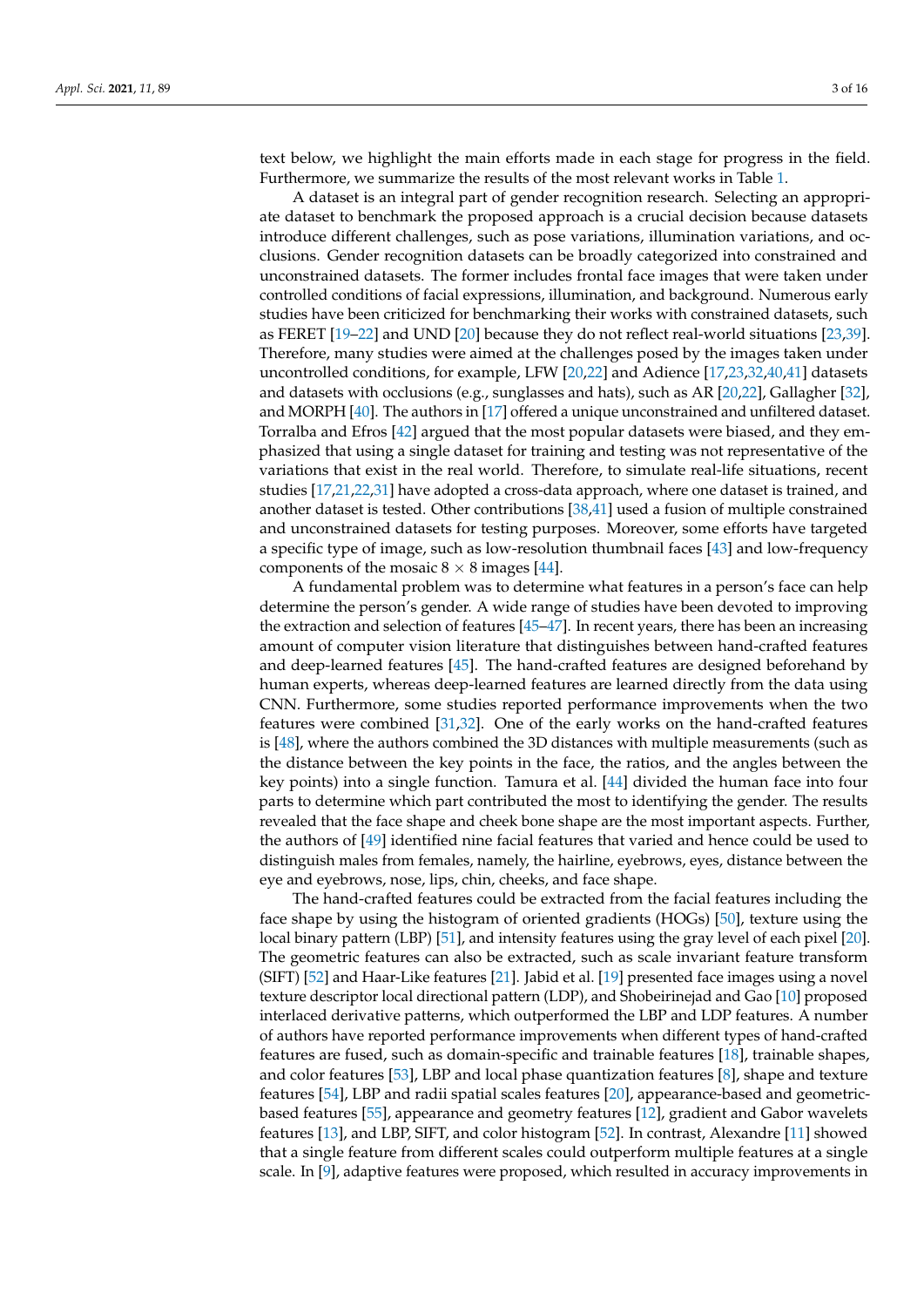the SVM model. The research in [\[31\]](#page-12-23) showed that the hand-crafted features fusion could improve the SVM performance.

A growing body of literature has investigated deep-learned features and investigated how gender recognition accuracy differs when compared and combined with hand-crafted features. Nanni et al. [\[29\]](#page-12-14) proposed a generic computer vision system that extracted, compared, and combined hand-crafted features with deep-learned features to train an SVM model using several datasets from different domains. The authors showed that a fusion of both hand-crafted and deep-learned features provided the best performance with SVM. Ozbulak et al. [\[34\]](#page-12-18) explored transfer learning using generic and domain-specific models to extract deep-learned features to train different CNN and SVM models. Their results proved that the use of deep-learned features extracted using domain-specific models could improve the accuracy of all the models. In [\[56\]](#page-13-17), the authors proposed the joint features learning deep neural networks, which could learn from the joint high-level and low-level features. The proposed architecture outperformed CNNs, SVM with face pixels, and SVM with LBP features. In [\[35\]](#page-12-19), the authors compared hand-crafted and deep-learned features by training a CNN model for pedestrian gender recognition. Their results showed that hand-crafted and deep-learned features performed comparably on small-sized homogenous datasets, but the latter performed significantly better on heterogeneous data. In [\[57\]](#page-13-18), the authors showed that feeding deep-learned features into an SVM rather than Softmax in VGGNet-16 provided better results. The fusion of deep-learned and hand-crafted features achieved better results than using only deep-learned features with ensemble learning [\[58\]](#page-13-19).

SVM is a widely used model in the gender recognition domain [\[9](#page-11-6)[,17,](#page-12-3)[19](#page-12-6)[–21](#page-12-21)[,25,](#page-12-11)[43,](#page-13-5)[47,](#page-13-8)[54](#page-13-15)[,59](#page-13-20)[,60\]](#page-13-21). Lately, deep learning is being used in many computer vision applications [\[61–](#page-13-22)[64\]](#page-14-0). Therefore, studies have proposed varying architectures and experimental setups for CNNs to improve gender recognition [\[5](#page-11-7)[,14](#page-12-1)[,16](#page-12-2)[,21,](#page-12-21)[23,](#page-12-9)[24](#page-12-10)[,30](#page-12-15)[,40](#page-13-2)[,44,](#page-13-6)[49,](#page-13-10)[62,](#page-13-23)[65](#page-14-1)[–80\]](#page-14-2). Other authors have used ensemble learning [\[58\]](#page-13-19) and K-nearest neighbor (KNN) [\[63\]](#page-14-3) methods. The studies [\[21](#page-12-21)[,32](#page-12-16)[–34,](#page-12-18)[37,](#page-12-22)[38\]](#page-13-0) are most similar to our study, wherein the main aim is to compare the performances of different features and machine learning models for the task of gender recognition. The studies [\[33\]](#page-12-17) and [\[34\]](#page-12-18) investigated the use of deep-learned features with the CNN and SVM models; they report contradictory findings. While the result in [\[33\]](#page-12-17) proved that the finetuned model outperformed SVM, when oversampling was applied, the best performance was achieved in [\[34\]](#page-12-18) when the deep-learned features were extracted from a fine-tuned VGG model and fed into an SVM model. Hosseini et al. [\[32\]](#page-12-16) showed that feeding hand-crafted features to CNN can improve their performance. The SVM performances with hand-crafted features and CNNs with deep-learned features are explored in [\[21](#page-12-21)[,37](#page-12-22)[,38](#page-13-0)[,81\]](#page-14-4); CNNs with deep-learned features achieved the best results.

Studies in the field of gender recognition have only focused on comparing the two feature extraction paradigms with one model [\[32\]](#page-12-16), a single paradigm with multiple models [\[33,](#page-12-17)[34\]](#page-12-18), or limited feature extraction methods and models [\[21,](#page-12-21)[37](#page-12-22)[,38,](#page-13-0)[81\]](#page-14-4). Because of the variations in the experimental setups, the results from different studies cannot be compared. Therefore, it is not clear yet how the different feature extraction paradigms (i.e., hand-crafted, deep-learned, and fused features) would perform when combined with different models (including CNN and SVM); this concern is addressed in this research.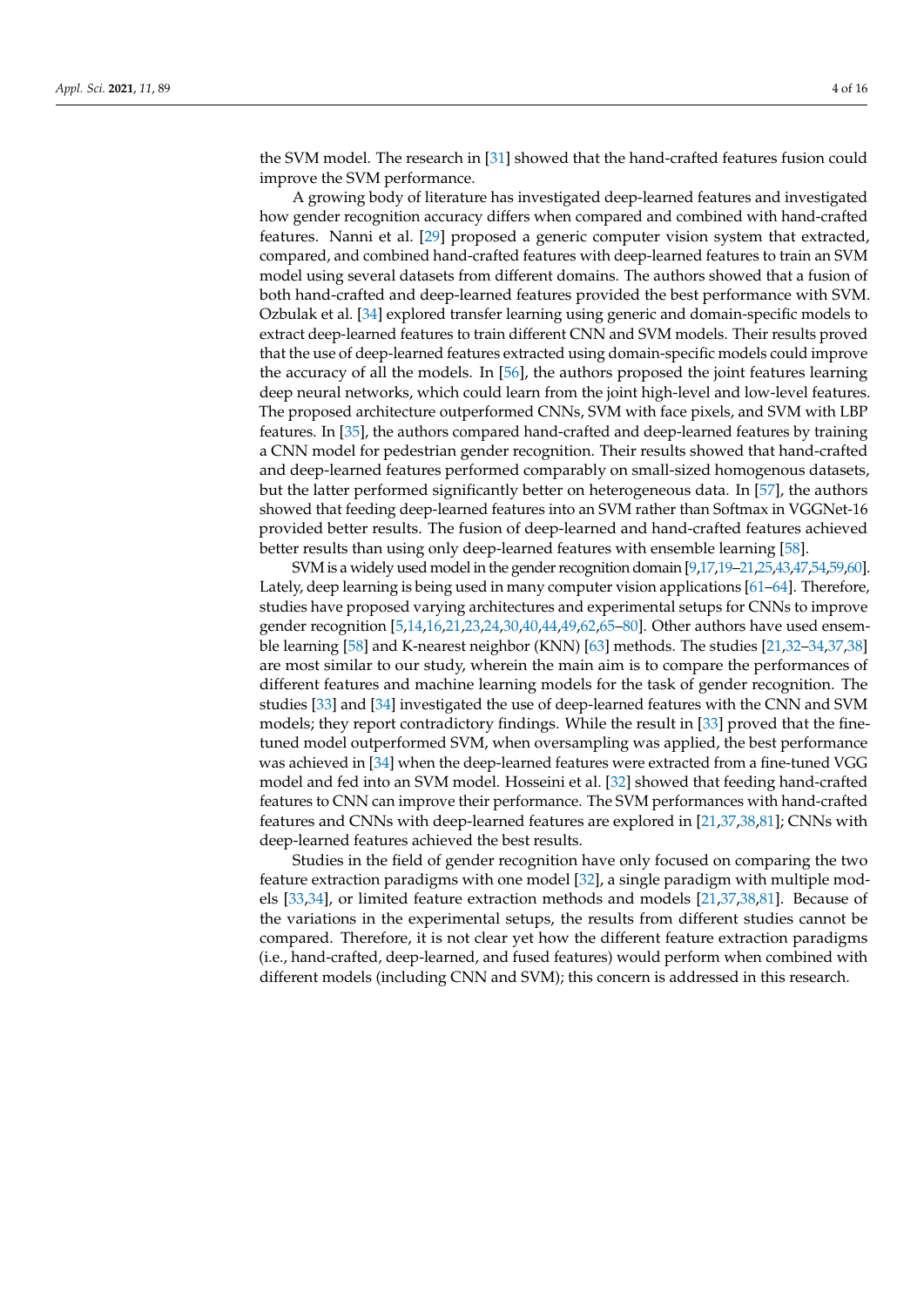<span id="page-4-0"></span>

| Ref.   | <b>Feature Descriptor</b>                             | Classifier                         | Dataset       | Result (Accuracy) |
|--------|-------------------------------------------------------|------------------------------------|---------------|-------------------|
| $[21]$ | Image pixels                                          | Support vector machine (SVM)       | <b>FERET</b>  | 78.65%            |
|        |                                                       |                                    | <b>WWW</b>    | 76.71%            |
|        | Image pixels                                          | Neural network (NN)                | <b>FERET</b>  | 86.98%            |
|        |                                                       |                                    | <b>WWW</b>    | 66.94%            |
|        | Local binary patterns (LBP)                           | <b>SVM</b>                         | <b>FERET</b>  | 81.40%            |
|        |                                                       |                                    | <b>WWW</b>    | 76.01%            |
|        | Deep neural network (DNN)                             | <b>DNN</b>                         | LFW           | 92.60%            |
|        |                                                       |                                    | Gallagher     | 84.28%            |
| $[30]$ | Deep convolutional neural network (DCNN)              | <b>DCNN</b>                        | LFW           | 94.09%            |
|        |                                                       |                                    | Gallagher     | 86.04%            |
|        | Local-DNN                                             | Local-DNN                          | LFW           | 96.25%            |
|        |                                                       |                                    | Gallagher     | 90.58%            |
|        | Histogram of oriented gradients (HOG)                 |                                    |               | 88.23%            |
|        | Principal component analysis (PCA)                    |                                    | <b>GROUPS</b> | 77.91%            |
|        | <b>LBP</b>                                            |                                    |               | 86.74%            |
| $[31]$ | Local oriented statistics information booster (LOSIB) | <b>SVM</b>                         |               | 86.65%            |
|        | Local salient patterns (LSP)                          |                                    |               | 85.58%            |
|        | $HOG + LBP + LOSIB$                                   |                                    |               | 94.28%            |
|        | $CNN + HOG + LBP + LOSIB$                             |                                    |               | 97.23%            |
|        | Gabor response                                        | <b>CNN</b>                         | Adience       | 89.20%            |
| $[32]$ |                                                       |                                    | Webface       | 91.00%            |
|        | Fused Gabor response                                  | <b>CNN</b>                         | Adience       | 90.10%            |
|        |                                                       |                                    | Webface       | 92.10%            |
| $[33]$ | Convolutional neural network (CNN)                    | <b>CNN</b>                         | Adience       | 87.20%            |
|        | <b>CNN</b>                                            | <b>SVM</b>                         | Adience       | 81.40%            |
| $[34]$ | <b>CNN</b>                                            | <b>SVM</b>                         | Adience       | 92.00%            |
|        | <b>CNN</b>                                            | <b>CNN</b>                         | Adience       | 91.90%            |
|        | LBP                                                   | <b>SVM</b>                         | FaceScrub     | 75.32%            |
| $[37]$ | <b>HOG</b>                                            | <b>SVM</b>                         | FaceScrub     | 80.58%            |
|        | <b>CNN</b>                                            | <b>CNN</b>                         | FaceScrub     | 94.76%            |
|        | <b>CNN</b>                                            | <b>CNN</b>                         | Adience       | 96.10%            |
|        |                                                       |                                    | FERET         | 97.90%            |
|        | ${\rm PCA}$                                           | $\ensuremath{\mathrm{SVM}}$        | Adience       | 77.40%            |
|        |                                                       |                                    | <b>FERET</b>  | 90.20%            |
|        | Image pixels                                          | $\ensuremath{\mathrm{SVM}}$        | Adience       | 77.30%            |
| $[38]$ |                                                       |                                    | <b>FERET</b>  | $87.10\%$         |
|        | ${\rm HOG}$                                           | $\ensuremath{\mathrm{SVM}}$        | Adience       | 75.80%            |
|        |                                                       |                                    | ${\tt FERET}$ | $85.60\%$         |
|        | Double tree complex wavelet transform (DTCWT)         | $\ensuremath{\mathrm{SVM}}\xspace$ | Adience       | 68.50%            |
|        |                                                       |                                    | <b>FERET</b>  | 90.70%            |
| $[41]$ | CNN                                                   | <b>CNN</b>                         | Adience       | 84.00%            |
| [81]   | CNN                                                   | $\mathop{\rm CNN}\nolimits$        | LFW           | 98.90%            |
|        |                                                       |                                    | <b>GROUPS</b> | 96.10%            |

## **Table 1.** Related works with their reported results.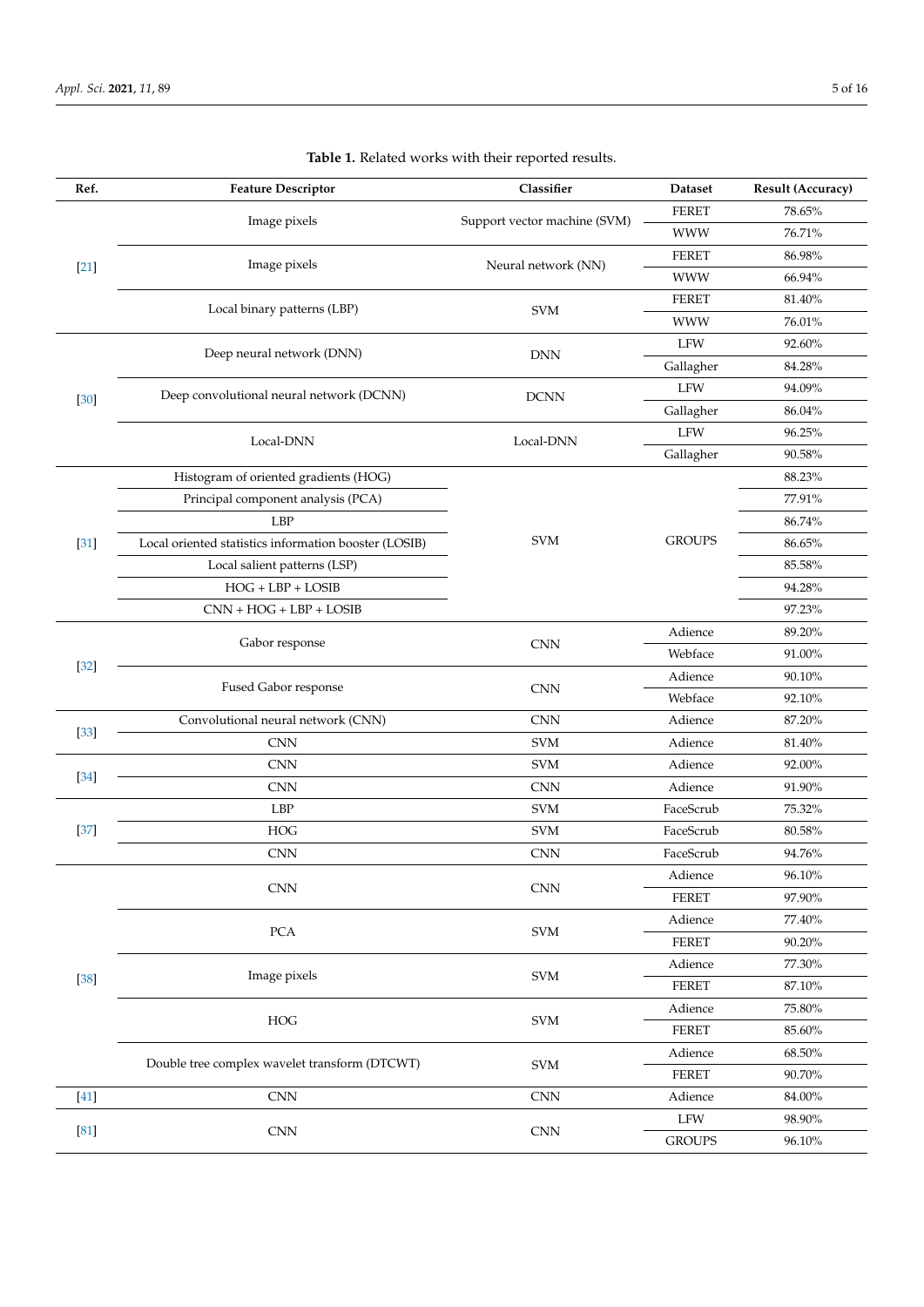### <span id="page-5-0"></span>**3. Methodology**

We adopted an experimental methodology to compare the performances of two classification methods and seven feature extraction methods in the domain of gender recognition with respect to three performance measures. In addition, we performed a statistical analysis of the obtained results using T-tests to assess the statistical significance of the differences in performance.

### *3.1. Features Extraction*

We applied seven features extraction methods, which can be divided into three main categories: hand-crafted features, deep-learned features, and fused features.

#### 3.1.1. Hand-Crafted Features

Hand-crafted features can be categorized into global features, pixel-based features, and appearance-based features. A feature extraction method was selected from each category based on the previous usage by the community in the gender recognition domain. All the methods are well-known and widely used in many domains. We briefly explain each method below.

Local Binary Pattern (LBP): This is a simple yet effective pixel-based texture descriptor that was originally proposed by Ojala et al. [\[51\]](#page-13-12) LBP is one of the most commonly used hand-crafted feature extraction methods in gender recognition [\[31,](#page-12-23)[34,](#page-12-18)[69,](#page-14-5)[71,](#page-14-6)[82](#page-14-7)[–84\]](#page-14-8). The original descriptor assigns a binary digit for each pixel in a  $3 \times 3$  neighborhood by comparing their pixel intensity values with the central pixel, which acts as a threshold. One digit is assigned to the pixel if its value is greater than or equal to the central pixel; otherwise, the pixel value is zero. The binary value for the central pixel is then computed by concatenating the eight binary digits of the neighboring pixels in a clockwise direction. LBP was later improved by using flexible neighborhood sizes [\[85\]](#page-14-9). The descriptor has two main parameters, which are the parameters of the circular neighborhood (*P*, *R*). This parameter determines the neighborhood size, where *P* is the number of sampling points in a circle of radius *R*. In our experiments, we used  $P = 24$  and  $R = 3$ . The resulting LBP features are of size 26.

Histogram of Oriented Gradient (HOG): This is an appearance-based descriptor that extracts the gradients and orientations of edges in an image to describe the structure or shape of the object. It was promoted by Dalal and Triggs in 2005 [\[50\]](#page-13-11) and has been applied successfully for face gender recognition [\[71\]](#page-14-6). The HOG features are extracted as follows. First, we compute the gradient of each pixel in both the x and y directions. Second, using the gradients, we calculate the magnitude and direction of each pixel. Third, we divide the image into small cells, and we compute the histogram of the gradients for each cell. Next, multiple cells are combined to form a block, and normalization is applied. Lastly, the normalized histograms of the blocks are combined to form the HOG features. Multiple parameters can be tuned to improve the accuracy of this descriptor including the cell size, the overlap between cells, block normalization, and types of blocks (either rectangular R-HOG blocks or circular C-HOG blocks). The following values were used in our experiments with R-HOG blocks: cell size  $=(8, 8)$ , block size  $=(16, 16)$ , and number of orientation pins = 9. The resulting features are of size 1764.

Principal Component Analysis (PCA): This is a global feature extraction method that uses linear transformation to map the features space into lower dimensions while maximizing their variance. PCA can be applied to images' raw pixel values or to other hand-crafted features, resulting in second-order uncorrelated features. To extract the PCA features, the dataset must be standardized. Then, we identify the relationships between the features by computing a covariance matrix for the dataset. Next, we perform eigen decomposition to obtain the eigenvalues and eigenvectors of the matrix. The principle components of the dataset are the eigenvectors with the greatest eigenvalues. The user may decide to keep all or only a subset of the principle components. Lastly, the selected principle components are transposed and multiplied to the transpose of the original dataset,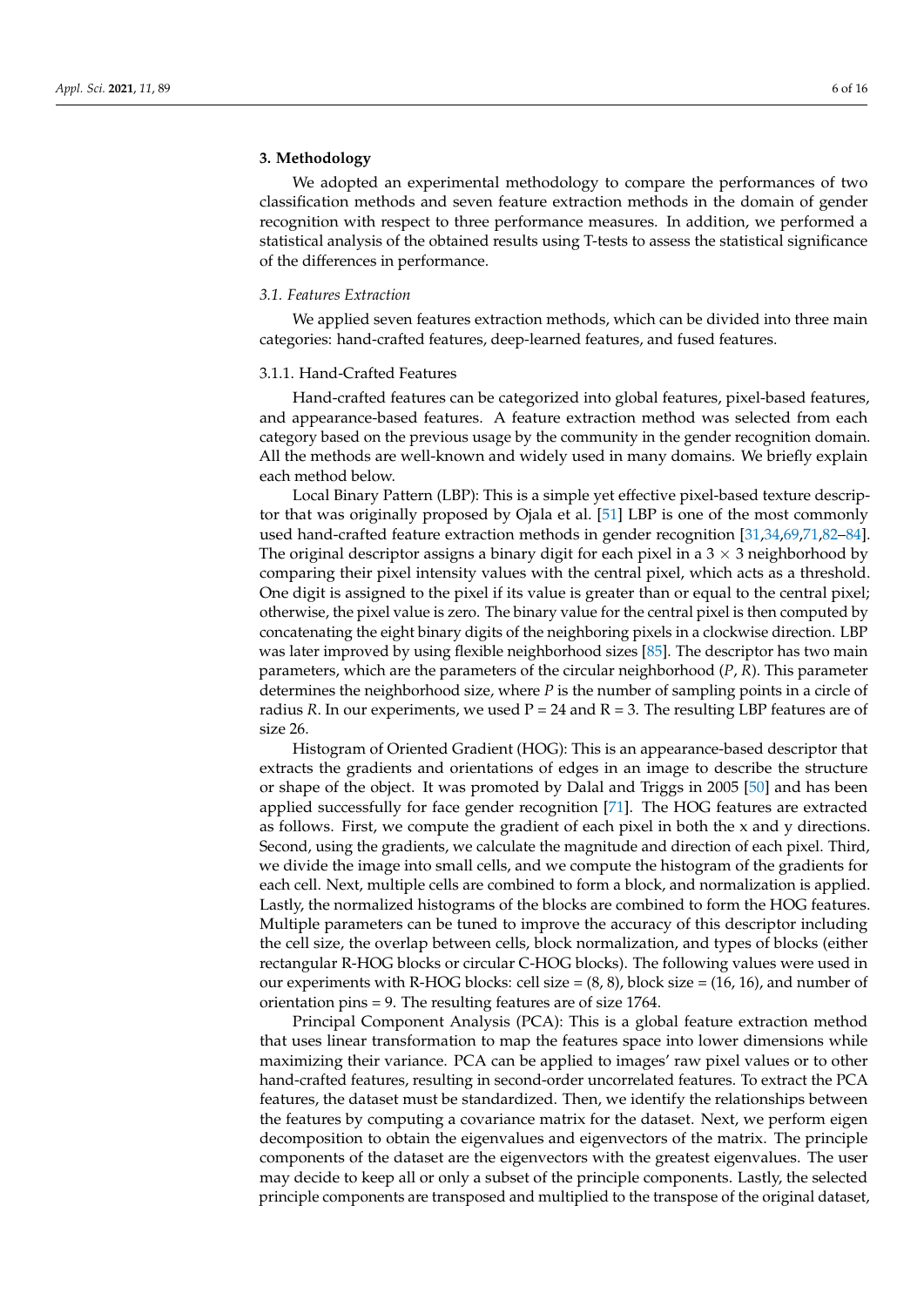which yields the PCA features. In this work, PCA has been applied on the images' raw pixel values, where the first two components were used.

### 3.1.2. Deep-Learned Features 3.1.2. Deep-Learned Features

We applied deep transfer learning by using a CNN as a fixed feature extractor (see the We applied deep transfer learning by using a CNN as a fixed feature extractor (see upper part of Fi[gu](#page-6-0)re 1). Similar to the methods used in  $[34,75,86]$  $[34,75,86]$  $[34,75,86]$ , we used a pre-trained VGG-16 on ImageNet  $[87]$  and removed the last fully connected layer. We treated the rest of ConvNet as a fixed feature extractor for our datasets. The input layer accepted images of the size  $224 \times 224$  and had three channels: red, green, and blue. The input images went through a series of hidden convolution layers, which used the rectified linear unit went through a series of hidden convolution layers, which used the rectified linear unit activation function. Some layers were followed by a max-pool layer, which was performed activation function. Some layers were followed by a max-pool layer, which was performed over non-overlapping max-pool windows of the size 2  $\times$  2 with the stride equal to two. The dimension of the deep-learned features was  $7 \times 7 \times 512$ .

<span id="page-6-0"></span>

Figure 1. Illustration of the methodology. Deep-learned features are extracted using a pre-trained vgg-16 model, and the hand-crafted features are extracted using the local binary pattern (LBP), histogram of oriented gradient (HOG), and principal component analysis (PCA) methods. The two types of features are fused. CNN and SVM models are trained using the three types of features.

#### $T$  fused features was almost and hand-crafted features was and hand-crafted features was aimed to provide a holistical features was and  $T$ 3.1.3. Fused Features

The fusion of deep-learned and hand-crafted features was aimed to provide a holistic description of the images. As mentioned previously, several studies have reported that fusing specific hand-crafted features with images can improve the performance of CNNs [\[30](#page-12-15)[,32\]](#page-12-16). For this purpose, the extracted deep-learned features were concatenated with the hand-crafted features, namely LBP, HOG, and PCA, yielding fusion of HOG and deep-learned, fusion of LBP and deep-learned, and a fusion of PCA and deep-learned features. The fused features are then fed to the classification model, as shown in Figure [1.](#page-6-0)

#### *3.2. Dataset 3.2. Dataset*

There are mainly two types of benchmark datasets that have been used in literature. There are mainly two types of benchmark datasets that have been used in literature. The first type is the constrained dataset, in which images were taken under controlled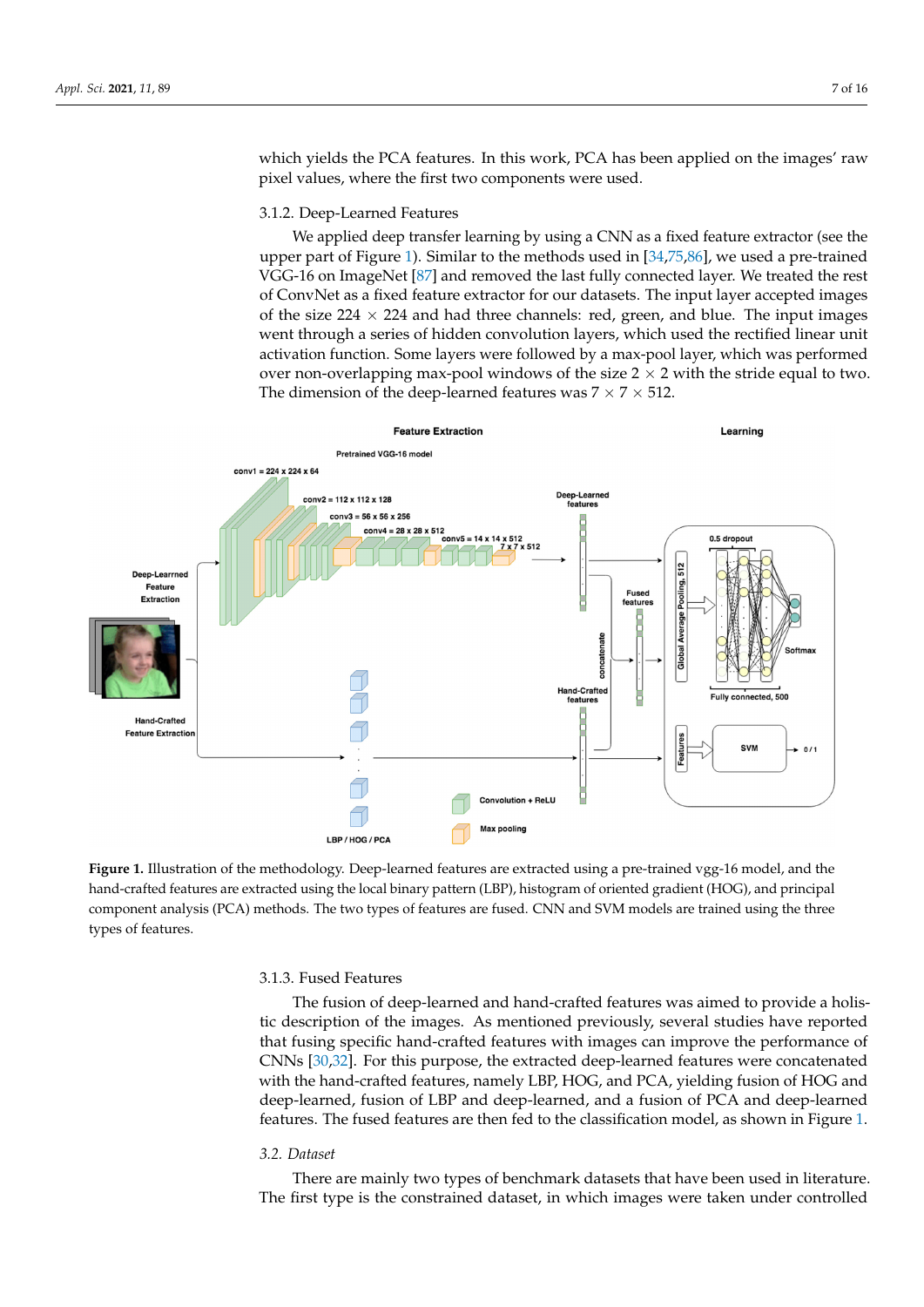conditions. The second type was unconstrained datasets, where images are taken under uncontrolled conditions. In this study, we used two challenging and commonly used unconstrained benchmark datasets, which are briefly described below.

### 3.2.1. Labeled Faces in the Wild 3.2.1. Labeled Faces in the Wild

We used LFW deep funneled images dataset [\[36\]](#page-12-20). LFW consists of over 13,000 face We used LFW deep funneled images dataset [36]. LFW consists of over 13,000 face images of real people from both genders collected from the web. The face images are of images of real people from both genders collected from the web. The face images are of varying conditions of image quality, facial expressions, head poses, illuminations, and oc-varying conditions of image quality, facial expressions, head poses, illuminations, and occlusions. The samples are shown in Figure [2.](#page-7-0) We used the deep funneled version of the clusions. The samples are shown in Figure 2. We used the deep funneled version of the dataset because it is the best version available in terms of achieved accuracy. In this version, the face images were aligned using deep learning  $[36]$ . Similar to  $[20]$  and  $[39]$ , we used a subset of the dataset. The original dataset was unbalanced; therefore, we performed undersampling of the majority class to create a balanced dataset having a size of 6000 images. Further, following [\[86\]](#page-14-11), we performed preprocessing to resize all the images to  $224 \times 224$ to be processed by the VGG-16 model. The dataset was divided into balanced five folds to perform cross validation.  $\frac{1}{2}$  folds to perform construct  $\frac{1}{2}$ 

<span id="page-7-0"></span>

Figure 2. Samples from the face images in the used datasets (top row: Adience dataset [\[17\]](#page-12-3), bottom 3.2.2. Adience row: LFW dataset [\[36\]](#page-12-20)).

### 3.2.2. Adience

This dataset is one of the most challenging available datasets because it includes more images and subjects than other available datasets, such as Gallagher and PubFig [\[17\]](#page-12-3). It contains more than 26,000 images of over 2000 people uploaded to the Flicker.com public albums. According to the authors, the faces in the images were first detected using a Viola and Jones face detector [\[88\]](#page-14-13), and the facial feature points were then identified by a modified version of the study in [\[89\]](#page-15-0). In this research, we used the whole dataset of the aligned and cropped face image version, which was already divided into five folds for cross validation [\[17\]](#page-12-3).

# *3.3. Classification Methods 3.3. Classification Methods*

### 3.3.1. SVM

SVM is a widely used learning model, which is applied for classification and regression. The basic idea of SVM is to separate the data by finding a hyperplane that maximizes the the margin between the two classes of data. The margin represents the distance between margin between the two classes of data. The margin represents the distance between the data points from each class that lies closest to the hyperplane, known as support vectors. SVM uses a kernel function to map non-linearly separable data into a higher dimensional feature space, where it becomes linearly separable. SVM performance can be optimized by tuning the parameters kernel, C, and gamma. The kernel variations used include linear,

 $\mathcal{L}$  and polynomial kernel. The parameter  $\mathcal{L}$  is used for regularization; if  $C$  is setting; if  $C$  is set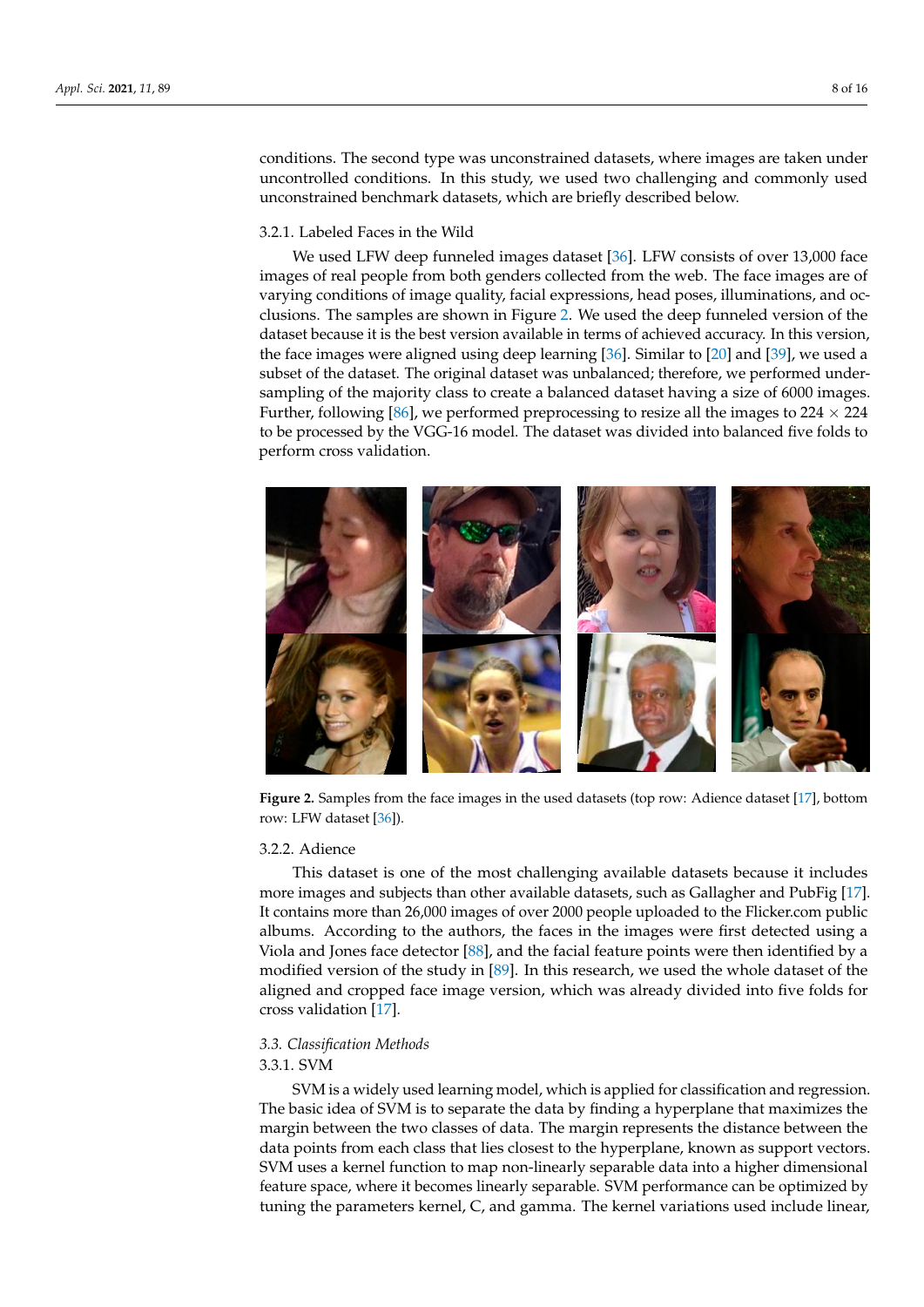RBF, and polynomial kernel. The parameter  $C$  is used for regularization; if  $C$  is set to a large value, a small margin will be used for optimization and vice versa. Gamma is set when a Gaussian RBF kernel is used. Features are fed directly to SVM, but in case of the deep-learned features, they are first flattened from  $7 \times 7 \times 512$  to a one-dimension vector of size 25,088. In this work, we used SVM with an RBF kernel. The values of the parameters are  $C = 10$  and gamma =  $0.001$ .

### 3.3.2. CNN

As explained previously, the deep-learned features were extracted using a pre-trained VGG-16 model. The last maximum pooling layer in the model was connected to a global average pooling to convert the image features from a  $7 \times 7 \times 512$  vector to a  $1 \times 1 \times 512$  vector. Then, we trained three dense layers for our dataset with two dropout layers with 0.5 probability to avoid overfitting. The Softmax function was used on the last layer to convert the layer output to a vector that represented the probability distribution of a list of possible outcomes for two classes. In our experiments, CNN was trained with 2000 epochs, 128 batch sizes, an Adam optimizer, and the binary cross-entropy loss function.

### *3.4. Performance Evaluation*

Unlike most of the existing efforts in literature, which adopt the classification rate as the only performance measure, we recognize the importance of looking at the performance of a classifier from different angles [\[90\]](#page-15-1). Therefore, we evaluate the performance of the classification models with respect to three important metrics, namely, accuracy, F-score, and AUC. Therefore, investigating the performance with respect to different metrics can help the community improve the performance of classifiers in this domain. Further, the k-fold cross-validated paired t-test is applied to assess the statistical significance between two models A and B according to Equation (1) below.

$$
t = \frac{\overline{p}\sqrt{k}}{\sqrt{\frac{\sum_{i=1}^{k}(p^{i}-\overline{p})^{2}}{k-1}}}
$$
(1)

where  $k$  is the number of folds,  $p^i$  is the difference between the model performances in the ith iteration  $p^i = p^i_A - p^i_B$  and  $\overline{p}$  computes the average difference between the model performances  $\overline{p} = \frac{1}{k} \sum_{i=1}^{k} p^{i}$ .

### <span id="page-8-0"></span>**4. Results and Discussion**

The experimental results are shown in Tables [2–](#page-9-0)[4](#page-10-1) for both Adience and LFW datasets. The tables show the performance of CNN and SVM models with different types of features. We trained SVM with seven types of features, namely, HOG, LBP, PCA, deep-learned, fusion of HOG and deep-learned, fusion of LBP and deep-learned, and fusion of PCA and deep-learned features. Moreover, we trained CNN with four features, namely, deeplearned, fusion of HOG and deep-learned, fusion of LBP and deep-learned, and fusion of PCA and deep-learned features. The parameters of the methods were instantiated based on the empirical experiments and by following the recommendations from the literature. All the reported results are the average of five-fold cross validation. T-tests were used to analyze the relationship between the performances of different combinations of features and classifiers.

Table [2](#page-9-0) is quite revealing in several ways. First, we can observe that, on average, SVM performs comparably with HOG and LBP features, whereas it has slightly less accuracy using the PCA features. Yet, when deep-learned features are used, SVM performance with respect to the accuracy increases by 12.95% as compared with the best performance with hand-crafted features. However, what is interesting in our result is that the best SVM performance is achieved when fused features are used because the classifier achieves at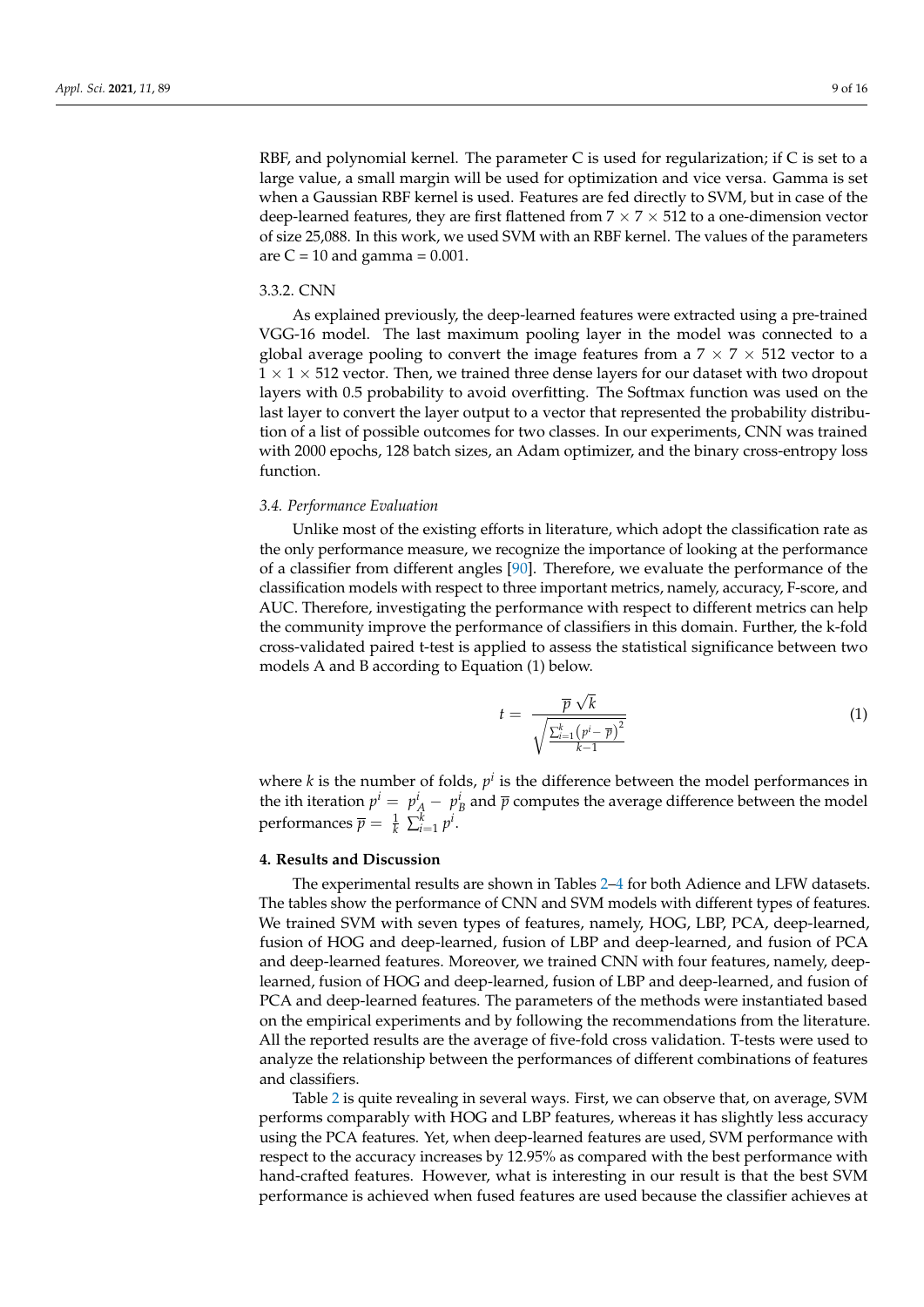least 22.40% and 9.45% increase in accuracy as compared with hand-crafted and deeplearned features, respectively. Our SVM results with deep-learned features outperform those reported in [\[33\]](#page-12-17) when SVM with dropout and oversampling is trained on the Adience dataset.

<span id="page-9-0"></span>

| <b>Features</b> |                     | <b>Classifiers</b> | <b>Datasets</b> |            |                                  |
|-----------------|---------------------|--------------------|-----------------|------------|----------------------------------|
|                 |                     |                    | Adience         | <b>LFW</b> | <b>Average over All Datasets</b> |
|                 | <b>HOG</b>          | <b>SVM</b>         | 65.5%           | 64.4%      | 64.95%                           |
| Hand-Crafted    | <b>LBP</b>          | <b>SVM</b>         | 62.5%           | 67.3%      | 64.90%                           |
|                 | <b>PCA</b>          | <b>SVM</b>         | $60.9\%$        | 65%        | 62.95%                           |
|                 | <b>CNN</b> features | <b>SVM</b>         | 83.3%           | 72.5%      | 77.90%                           |
| Deep-Learned    | <b>CNN</b> features | <b>CNN</b>         | 89.2%           | 84%        | 86.60%                           |
|                 | HOG-DL              | <b>SVM</b>         | 84.1%           | $90.6\%$   | 87.35%                           |
|                 |                     | <b>CNN</b>         | 81.7%           | 80.2%      | 80.95%                           |
|                 |                     | <b>SVM</b>         | 84.9%           | 91.3%      | 88.10%                           |
| Fusion          | LBP-DL              | <b>CNN</b>         | 71.4%           | 89.7%      | 80.55%                           |
|                 |                     | <b>SVM</b>         | 84.8%           | 91.1%      | 87.95%                           |
|                 | PCA-DL              | <b>CNN</b>         | 54.3%           | 57.2%      | 55.75%                           |

**Table 2.** Performance evaluation with respect to accuracy on the Adience and LFW datasets.

**Table 3.** Performance evaluation with respect to f-score on the Adience and LFW datasets.

<span id="page-9-1"></span>

| <b>Features</b> |                     | <b>Classifiers</b> | <b>Datasets</b> |            | <b>Average over All Datasets</b> |
|-----------------|---------------------|--------------------|-----------------|------------|----------------------------------|
|                 |                     |                    | Adience         | <b>LFW</b> |                                  |
|                 | <b>HOG</b>          | <b>SVM</b>         | 66.5%           | 66.4%      | 66.45%                           |
| Hand-Crafted    | <b>LBP</b>          | <b>SVM</b>         | $65.0\%$        | $67.1\%$   | 66.05%                           |
|                 | <b>PCA</b>          | <b>SVM</b>         | 65.7%           | 64.5%      | 65.10%                           |
| Deep-Learned    | <b>CNN</b> features | <b>SVM</b>         | 82.3%           | 62.6%      | 72.45%                           |
|                 | <b>CNN</b> features | <b>CNN</b>         | 88.7%           | 81.4%      | 85.05%                           |
|                 |                     | <b>SVM</b>         | 85%             | 90.7%      | 87.85%                           |
|                 | HOG-DL              | <b>CNN</b>         | 81.7%           | 69.6%      | 75.65%                           |
| Fusion          |                     | <b>SVM</b>         | 84.8%           | 91.3%      | 88.05%                           |
|                 | LBP-DL              | <b>CNN</b>         | 76.2%           | 89.5%      | 82.85%                           |
|                 | PCA-DL              | <b>SVM</b>         | 85.7%           | 91.1%      | 88.40%                           |
|                 |                     | <b>CNN</b>         | 65.5%           | $62.2\%$   | 63.85%                           |

Next, we considered the CNN model. We observed that the CNN model had the best performance with deep-learned features. Table [2](#page-9-0) shows that the model accuracy is 86.60% with deep-learned features; however, this accuracy drops by at least 5.65% when fused features are used. These results contradict earlier findings by [\[32\]](#page-12-16), which showed that feeding hand-crafted features to CNN can improve their performance. This difference can be explained by the fact that only Gabor filters were used in [\[32\]](#page-12-16) as hand-crafted features. Furthermore, the CNN accuracy achieved in this research is higher than that reported in [\[41\]](#page-13-3), where a CNN model trained on the Adience dataset achieved 84% accuracy.

On comparing the SVM and CNN performances with different types of features, we can see that the CNN model with deep-learned features outperforms the best SVM result with fused features on the Adience dataset. However, opposite results were obtained on the LFW dataset. Our T-test shows that the result with the Adience dataset ( $p = 0.0002$ ) is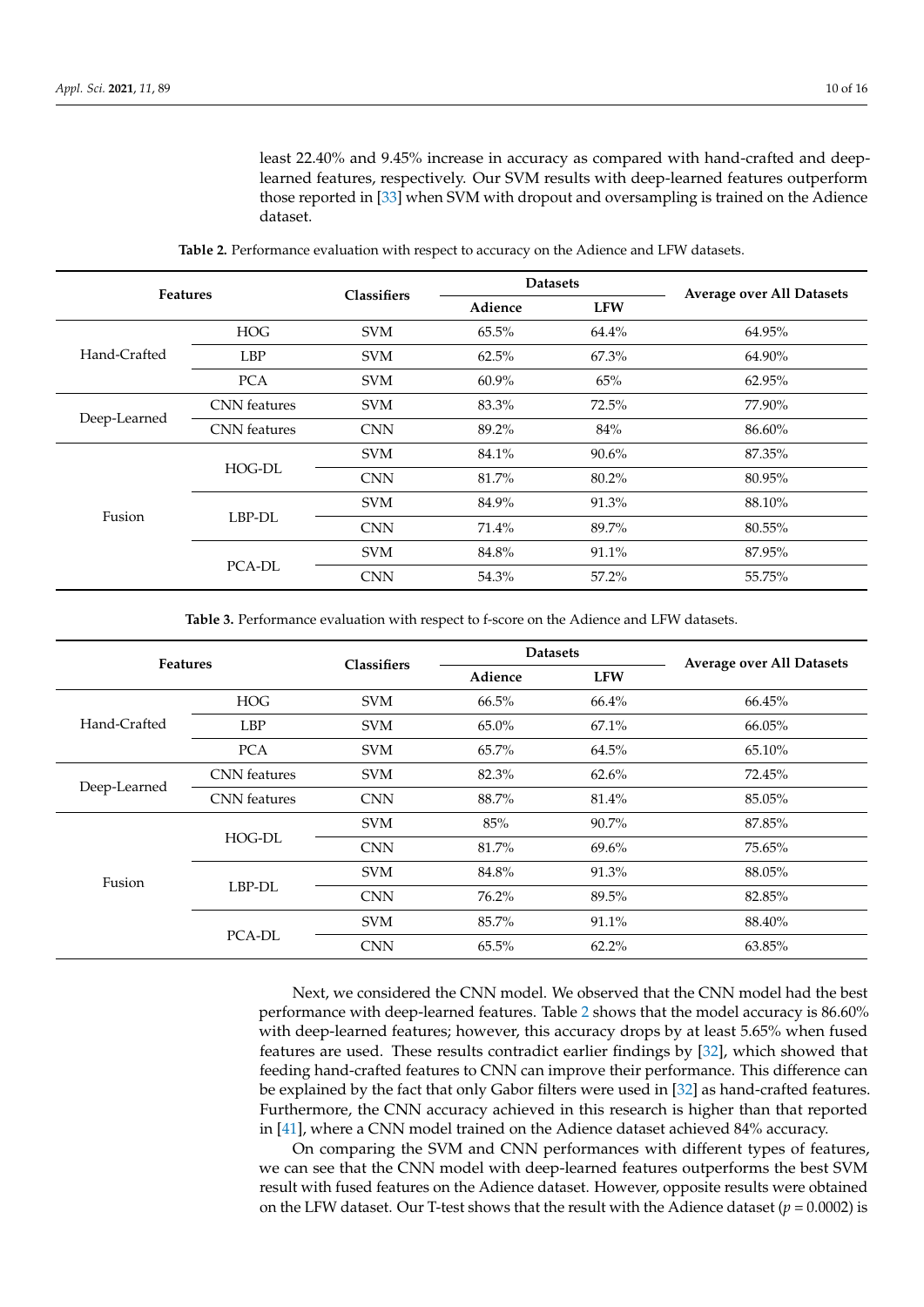significant whereas the result with LFW ( $p = 0.093$ ) is insignificant at  $p < 0.05$ . These results suggest that CNN with deep-learned features is superior to SVM using any type of feature. These results further support the observations from earlier studies [\[33\]](#page-12-17).

<span id="page-10-1"></span>

| <b>Features</b> |                     | <b>Classifiers</b> | <b>Datasets</b> |            | <b>Average over All Datasets</b> |
|-----------------|---------------------|--------------------|-----------------|------------|----------------------------------|
|                 |                     |                    | Adience         | <b>LFW</b> |                                  |
|                 | <b>HOG</b>          | <b>SVM</b>         | 65.6%           | 64.4%      | 65.00%                           |
| Hand-Crafted    | <b>LBP</b>          | <b>SVM</b>         | 62.3%           | 67.3%      | 64.80%                           |
|                 | <b>PCA</b>          | <b>SVM</b>         | 60.1%           | 65.3%      | 62.70%                           |
|                 | CNN features        | <b>SVM</b>         | 83.2%           | 72.6%      | 77.90%                           |
| Deep-Learned    | <b>CNN</b> features | <b>CNN</b>         | 89.1%           | 84%        | 86.55%                           |
|                 |                     | <b>SVM</b>         | 84.1%           | 90.6%      | 87.35%                           |
|                 | HOG-DL              | <b>CNN</b>         | 82%             | 80.2%      | 81.10%                           |
| Fusion          | LBP-DL              | <b>SVM</b>         | 84.7%           | 91.3%      | 88.00%                           |
|                 |                     | <b>CNN</b>         | 69.3%           | 89.5%      | 79.40%                           |
|                 | PCA-DL              | <b>SVM</b>         | 84.6%           | 91.1%      | 87.85%                           |
|                 |                     | <b>CNN</b>         | 51.4%           | 57.2%      | 54.30%                           |

**Table 4.** Performance evaluation with respect to AUC on the Adience and LFW datasets.

Similar trends can be observed in Tables [3](#page-9-1) and [4,](#page-10-1) where the performances are presented with respect to the F-score and AUC, respectively. In both the tables, SVM exhibits the worst average performance with hand-crafted features. The model's average performance improves when deep-learned features are used, whereas further improvement is achieved with fused features. For CNNs, the latter features yield the worst performance as compared with the performance with deep-learned features. In addition, similar to the observations in Table [2,](#page-9-0) the CNN model performs significantly better at  $p < 0.05$  than the best-performing SVM with fused features with  $p = 0.002$  on the Adience dataset; however, the difference in performances between the SVM with the fused features and CNN with deep-learned features on the LFW dataset is insignificant  $(p = 0.123)$ . Similar observations apply on the AUC with  $p = 0.00003$  on the Adience dataset and  $p = 0.098$  on the LFW dataset.

### <span id="page-10-0"></span>**5. Conclusions**

Face gender recognition plays a key role in robot–human interactions since it allows robots to adapt their behavior based on the gender of the interacting user, which increases user acceptance and satisfaction. The main goal of the current study was to comprehensively assess the performance of the most successful machine learning model in gender recognition, namely CNN and SVM, when combined with seven common feature extraction methods that included hand-crafted, deep-learned, and fused features. Previous studies on the subject have been mostly restricted to making limited comparisons of hand-crafted and deep-learned features with one model [\[27](#page-12-25)[,46\]](#page-13-24) or deep-learned features with multiple models [\[16,](#page-12-2)[21\]](#page-12-21). Furthermore, contradictory findings have been reported about the best-performing combination in the latter category. For this purpose, we performed a comparative analysis of the CNN and SVM models when trained using three hand-crafted features (HOG, LBP, and PCA), deep-learned features (using transfer learning to extract features from a pre-trained VGG-16 model), and a fusion of both features; this analysis yielded seven sets of features. We used the most challenging datasets available, namely, Adience and LFW, and we presented the performance with respect to the accuracy, f-score, and AUC.

The most significant findings from this study are that (1) SVM performs the best when trained on a fusion of hand-crafted and deep-learned features, followed by deep-learned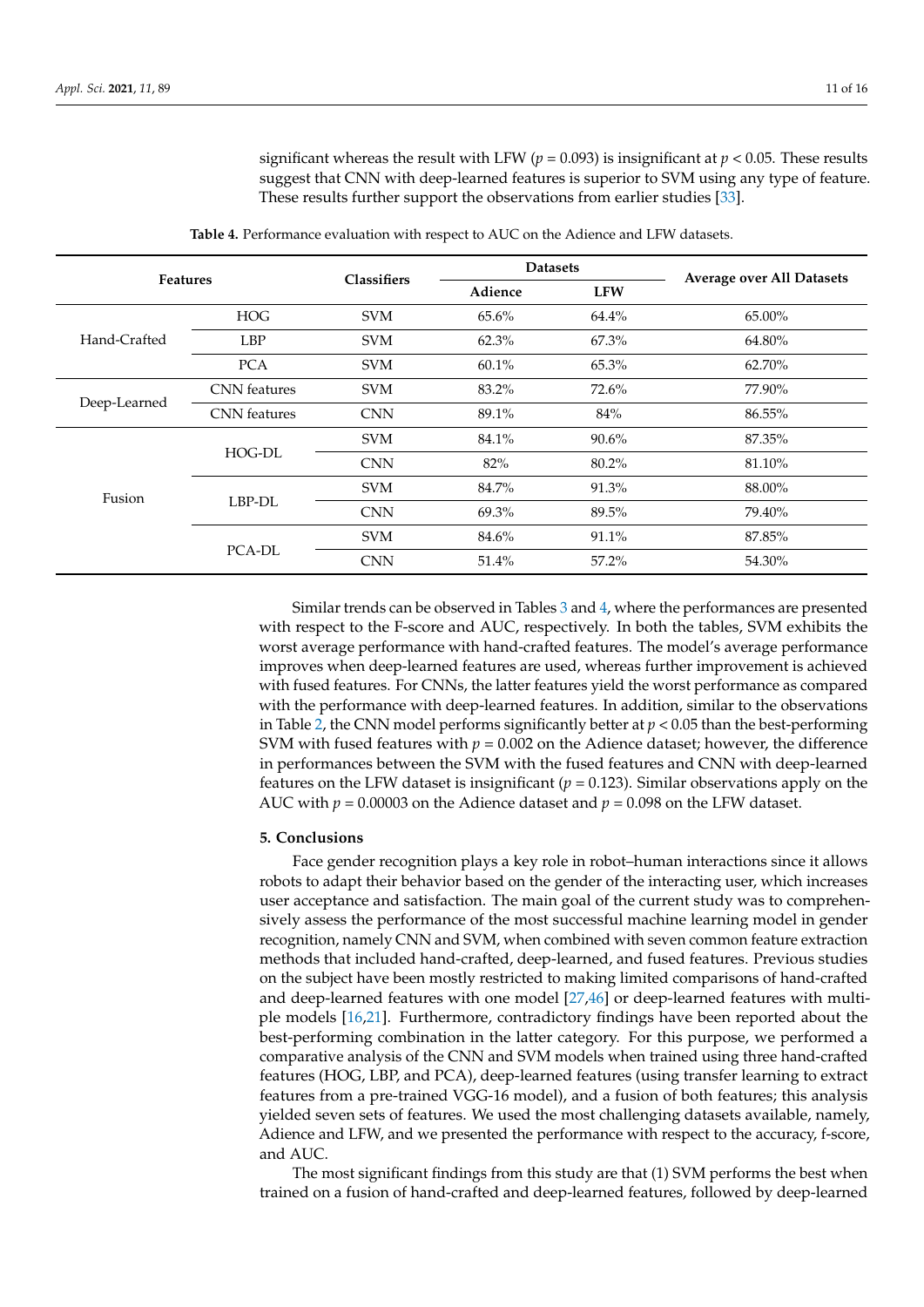features. The worst performance is exhibited when trained on hand-crafted features. (2) CNN performance decreases when the features are fused with hand-crafted features, including HOG, LBP, and PCA. (3) The CNN model outperforms SVM with all three feature extraction paradigms. The results of this study prove that although deep-learned features can enhance the performance of SVM, CNN still exhibits superior performance in the gender recognition domain. The reported results are possibly influenced by the fact that the Adience dataset is much larger in size than LFW (26,000 vs. 6000) but is more challenging dataset since, unlike LFW, it contains images of individuals from eight age groups [\[17\]](#page-12-3). A natural progression of this research would be to analyze the performance using other hand-crafted features, such as SIFT and Gabor filters and with deep-learned features extracted by CNNs of varying architectures and with fine tuning. Another possible area for future research would in investigating whether the findings of this research would hold with cross-data training, where a model is trained on a dataset and tested on a different dataset.

**Author Contributions:** Conceptualization, A.A. and H.K.; Data curation, A.A. and N.A. (Nourah Aloboud); Formal analysis, A.A.; Funding acquisition, H.K.; Investigation, A.A., N.A. (Nourah Aloboud) and H.K.; Methodology, A.A. and N.A. (Nourah Aloboud); Resources, H.K.; Software, N.A. (Norah Alkharashi), F.A. and M.A.; Supervision, H.K.; Validation, N.A. (Nourah Aloboud), N.A. (Norah Alkharashi), F.A. and M.A.; Writing—original draft, A.A.; Writing—review and editing, A.A. All authors have read and agreed to the published version of the manuscript.

**Funding:** This research was funded by Researchers Supporting Unit, King Saud University, Riyadh, Saudi Arabia, grant number RSP-2020/204.

**Institutional Review Board Statement:** Not applicable.

**Informed Consent Statement:** Not applicable.

**Data Availability Statement:** Publicly available data were analyzed in this study. This data can be found here: [Adience: [https://talhassner.github.io/home/projects/Adience/Adience-data.html\]](https://talhassner.github.io/home/projects/Adience/Adience-data.html), [LFW: [http://vis-www.cs.umass.edu/lfw/\]](http://vis-www.cs.umass.edu/lfw/).

**Conflicts of Interest:** The authors declare no conflict of interest. The funders had no role in the design of the study; in the collection, analyses, or interpretation of data; in the writing of the manuscript, or in the decision to publish the results.

#### **References**

- <span id="page-11-0"></span>1. Scheuerman, M.K.; Paul, J.M.; Brubaker, J.R. How computers see gender: An evaluation of gender classification in commercial facial analysis services. *Proc. ACM Hum. Comput. Interact.* **2019**, *3*, 1–33. [\[CrossRef\]](http://dx.doi.org/10.1145/3359246)
- <span id="page-11-1"></span>2. Carcagnì, P.; Cazzato, D.; Del Coco, M.; Leo, M.; Pioggia, G.; Distante, C. Real-Time Gender Based Behavior System for Human-Robot Interaction. In Proceedings of the International Conference on Social Robotics, Sydney, NSW, Australia, 27–29 October 2014; Springer: Cham, Switzerland, 2014.
- 3. Foggia, P.; Greco, A.; Percannella, G.; Vento, M.; Vigilante, V. A system for gender recognition on mobile robots. In Proceedings of the 2nd International Conference on Applications of Intelligent Systems, Las Palmas de Gran Canaria, Spain, 7–12 January 2019.
- 4. Carletti, V.; Greco, A.; Saggese, A.; Vento, M. An effective real time gender recognition system for smart cameras. *J. Ambient. Intell. Humaniz. Comput.* **2019**, *11*, 2407–2419. [\[CrossRef\]](http://dx.doi.org/10.1007/s12652-019-01267-5)
- <span id="page-11-7"></span>5. Ranjan, R.; Patel, V.M.; Chellappa, R. HyperFace: A Deep Multi-Task Learning Framework for Face Detection, Landmark Localization, Pose Estimation, and Gender Recognition. *IEEE Trans. Pattern Anal. Mach. Intell.* **2017**, *41*, 121–135. [\[CrossRef\]](http://dx.doi.org/10.1109/TPAMI.2017.2781233) [\[PubMed\]](http://www.ncbi.nlm.nih.gov/pubmed/29990235)
- 6. Greco, A.; Saggese, A.; Vento, M. Digital Signage by Real-Time Gender Recognition from Face Images. In Proceedings of the 2020 IEEE International Workshop on Metrology for Industry 4.0 & IoT, Rome, Italy, 3–5 June 2020; Volume 2020, pp. 309–313.
- <span id="page-11-2"></span>7. Khan, K.; Attique, M.; Syed, I.; Gul, A. Automatic Gender Classification through Face Segmentation. *Symmetry* **2019**, *11*, 770. [\[CrossRef\]](http://dx.doi.org/10.3390/sym11060770)
- <span id="page-11-3"></span>8. Zhang, C.; Ding, H.; Shang, Y.; Shao, Z.; Fu, X. Gender Classification Based on Multiscale Facial Fusion Feature. *Math. Probl. Eng.* **2018**, *2018*, 1–6. [\[CrossRef\]](http://dx.doi.org/10.1155/2018/1924151)
- <span id="page-11-6"></span>9. Shmaglit, L.; Khryashchev, V. Gender classification of human face images based on adaptive features and support vector machines. *Opt. Mem. Neural Netw.* **2013**, *22*, 228–235. [\[CrossRef\]](http://dx.doi.org/10.3103/S1060992X13040036)
- <span id="page-11-4"></span>10. Shobeirinejad, A.; Gao, Y. Gender Classification Using Interlaced Derivative Patterns. In Proceedings of the 2010 20th International Conference on Pattern Recognition, Istanbul, Turkey, 23–26 August 2010; pp. 1509–1512.
- <span id="page-11-5"></span>11. Alexandre, L.A. Gender recognition: A multiscale decision fusion approach. *Pattern Recognit. Lett.* **2010**, *31*, 1422–1427. [\[CrossRef\]](http://dx.doi.org/10.1016/j.patrec.2010.02.010)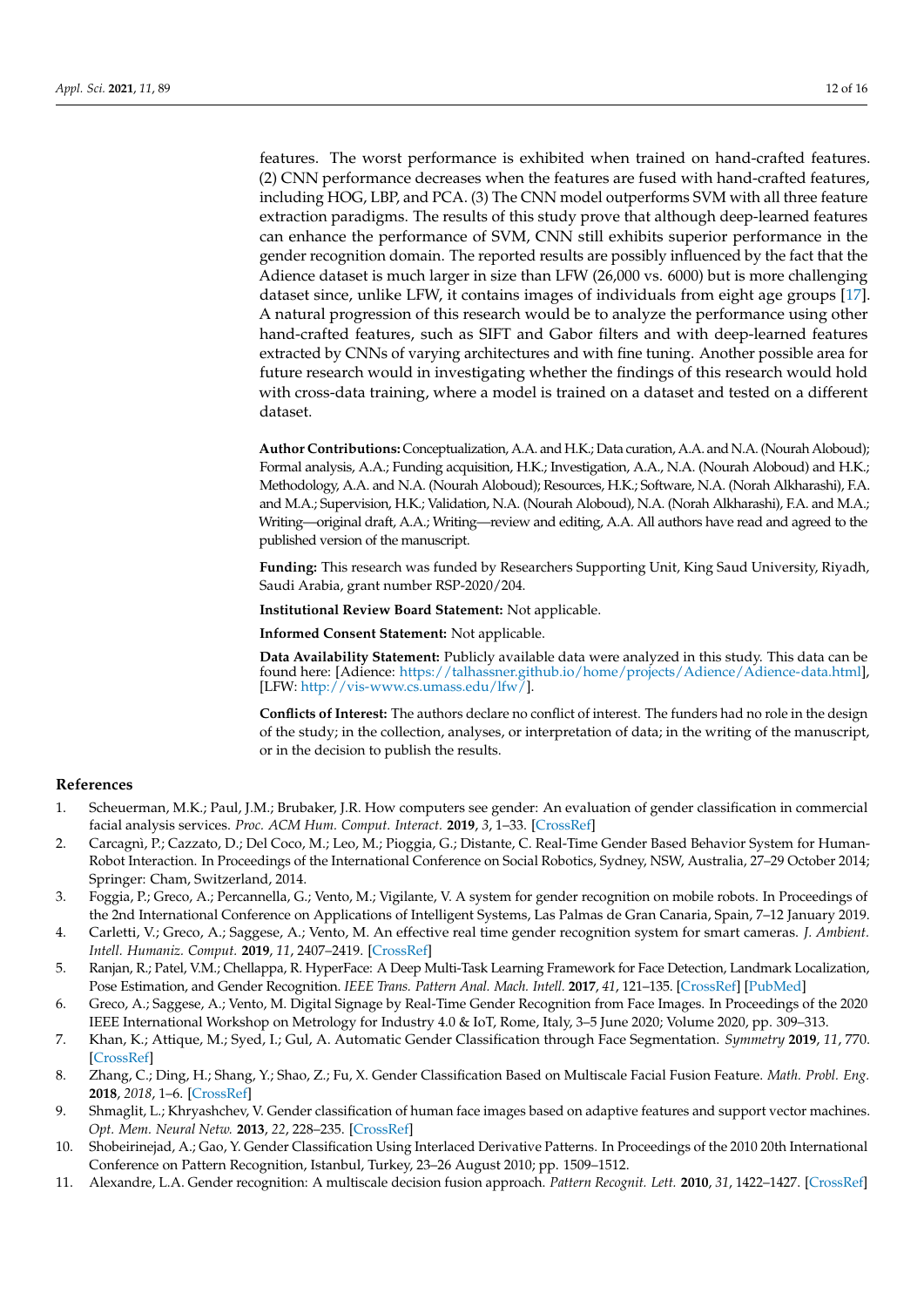- <span id="page-12-24"></span>12. Xu, Z.; Lu, L.; Shi, P. A hybrid approach to gender classification from face images. In Proceedings of the 2008 19th International Conference on Pattern Recognition, Tampa, FL, USA, 8–11 December 2008; pp. 1–4.
- <span id="page-12-0"></span>13. Ren, H.; Li, Z.-N. Gender Recognition Using Complexity-Aware Local Features. In Proceedings of the 2014 22nd International Conference on Pattern Recognition, Stockholm, Sweden, 24–28 August 2014; Volume 2014, pp. 2389–2394.
- <span id="page-12-1"></span>14. Lin, C.-J.; Li, Y.-C.; Lin, H.-Y. Using Convolutional Neural Networks Based on a Taguchi Method for Face Gender Recognition. *Electronics* **2020**, *9*, 1227. [\[CrossRef\]](http://dx.doi.org/10.3390/electronics9081227)
- <span id="page-12-4"></span>15. Greco, A.; Saggese, A.; Vento, M.; Vigilante, V. A Convolutional Neural Network for Gender Recognition Optimizing the Accuracy/Speed Tradeoff. *IEEE Access* **2020**, *8*, 130771–130781. [\[CrossRef\]](http://dx.doi.org/10.1109/ACCESS.2020.3008793)
- <span id="page-12-2"></span>16. Rafique, I.; Hamid, A.; Naseer, S.; Asad, M.; Awais, M.; Yasir, T. Age and Gender Prediction using Deep Convolutional Neural Networks. In Proceedings of the 2019 International Conference on Innovative Computing (ICIC), Seoul, Korea, 26–29 August 2019; Volume 2019, pp. 1–6.
- <span id="page-12-3"></span>17. Eidinger, E.; Enbar, R.; Hassner, T. Age and Gender Estimation of Unfiltered Faces. *IEEE Trans. Inf. Forensics Secur.* **2014**, *9*, 2170–2179. [\[CrossRef\]](http://dx.doi.org/10.1109/TIFS.2014.2359646)
- <span id="page-12-5"></span>18. Azzopardi, G.; Greco, A.; Saggese, A.; Vento, M. Fusion of Domain-Specific and Trainable Features for Gender Recognition From Face Images. *IEEE Access* **2018**, *6*, 24171–24183. [\[CrossRef\]](http://dx.doi.org/10.1109/ACCESS.2018.2823378)
- <span id="page-12-6"></span>19. Jabid, T.; Kabir, H.; Chae, O. Gender Classification Using Local Directional Pattern (LDP). In Proceedings of the 2010 20th International Conference on Pattern Recognition, Istanbul, Turkey, 23–26 August 2010; pp. 2162–2165.
- <span id="page-12-8"></span>20. Tapia, J.E.; Perez, C.A. Gender Classification Based on Fusion of Different Spatial Scale Features Selected by Mutual Information From Histogram of LBP, Intensity, and Shape. *IEEE Trans. Inf. Forensics Secur.* **2013**, *8*, 488–499. [\[CrossRef\]](http://dx.doi.org/10.1109/TIFS.2013.2242063)
- <span id="page-12-21"></span>21. Mäkinen, E.; Raisamo, R. An experimental comparison of gender classification methods. *Pattern Recognit. Lett.* **2008**, *29*, 1544–1556. [\[CrossRef\]](http://dx.doi.org/10.1016/j.patrec.2008.03.016)
- <span id="page-12-7"></span>22. Rai, P.; Khanna, P. A gender classification system robust to occlusion using Gabor features based (2D)2PCA. *J. Vis. Commun. Image Represent.* **2014**, *25*, 1118–1129. [\[CrossRef\]](http://dx.doi.org/10.1016/j.jvcir.2014.03.009)
- <span id="page-12-9"></span>23. Levi, G.; Hassner, T. Age and gender classification using convolutional neural networks. In Proceedings of the IEEE Conference on Computer Vision and Pattern Recognition Workshops, Long Beach, CA, USA, 16–20 June 2019; pp. 34–42.
- <span id="page-12-10"></span>24. Aslam, A.; Hussain, B.; Cetin, A.E.; Umar, A.I.; Ansari, R. Gender classification based on isolated facial features and foggy faces using jointly trained deep convolutional neural network. *J. Electron. Imaging* **2018**, *27*, 053023. [\[CrossRef\]](http://dx.doi.org/10.1117/1.JEI.27.5.053023)
- <span id="page-12-11"></span>25. Yang, M.-H.; Moghaddam, B. Support vector machines for visual gender classification. In Proceedings of the 15th International Conference on Pattern Recognition, ICPR-2000, Barcelona, Spain, 3–7 September 2002.
- <span id="page-12-12"></span>26. Salaken, S.M.; Khosravi, A.; Khatami, A.; Nahavandi, S.; Hosen, M.A. Lung cancer classification using deep learned features on low population dataset. In Proceedings of the 2017 IEEE 30th Canadian Conference on Electrical and Computer Engineering (CCECE), Windsor, ON, Canada, 30 April–3 May 2017; Volume 2017, pp. 1–5.
- <span id="page-12-25"></span>27. Oh, S.H.; Kim, G.-W.; Lim, K.-S. Compact deep learned feature-based face recognition for Visual Internet of Things. *J. SuperComput.* **2017**, *74*, 6729–6741. [\[CrossRef\]](http://dx.doi.org/10.1007/s11227-017-2198-0)
- <span id="page-12-13"></span>28. Egede, J.; Valstar, M.; Martinez, B. Fusing Deep Learned and Hand-Crafted Features of Appearance, Shape, and Dynamics for Automatic Pain Estimation. In Proceedings of the 2017 12th IEEE International Conference on Automatic Face & Gesture Recognition (FG 2017), Washington, DC, USA, 30 May–3 June 2017; Volume 2017, pp. 689–696.
- <span id="page-12-14"></span>29. Nanni, L.; Ghidoni, S.; Brahnam, S. Handcrafted vs. non-handcrafted features for computer vision classification. *Pattern Recognit.* **2017**, *71*, 158–172. [\[CrossRef\]](http://dx.doi.org/10.1016/j.patcog.2017.05.025)
- <span id="page-12-15"></span>30. Mansanet, J.; Albiol, A.; Paredes, R. Local Deep Neural Networks for gender recognition. *Pattern Recognit. Lett.* **2016**, *70*, 80–86. [\[CrossRef\]](http://dx.doi.org/10.1016/j.patrec.2015.11.015)
- <span id="page-12-23"></span>31. Castrilln-Santana, M.; Lorenzo-Navarro, J.; Ramn-Balmaseda, E. Descriptors and regions of interest fusion for gender classification in the wild. comparison and combination with convolutional neural networks. *arXiv* **2015**, arXiv:1507.06838v2.
- <span id="page-12-16"></span>32. Hosseini, S.; Lee, S.H.; Cho, N.I. Feeding hand-crafted features for enhancing the performance of convolutional neural networks. *arXiv* **2018**, arXiv:1801.07848.
- <span id="page-12-17"></span>33. Van De Wolfshaar, J.; Karaaba, M.F.; Wiering, M.A. Deep Convolutional Neural Networks and Support Vector Machines for Gender Recognition. In Proceedings of the 2015 IEEE Symposium Series on Computational Intelligence, Cape Town, South Africa, 7–10 December 2015; Volume 2015, pp. 188–195.
- <span id="page-12-18"></span>34. Ozbulak, G.; Aytar, Y.; Ekenel, H.K. How Transferable Are CNN-Based Features for Age and Gender Classification? In Proceedings of the 2016 International Conference of the Biometrics Special Interest Group (BIOSIG), Darmstadt, Germany, 21–23 September 2016; Volume 2016, pp. 1–6.
- <span id="page-12-19"></span>35. Antipov, G.; Berrani, S.-A.; Ruchaud, N.; Dugelay, J.-L. Learned vs. Hand-Crafted Features for Pedestrian Gender Recognition. In Proceedings of the 23rd ACM international conference on Multimedia—MM '15, Brisbane, Australia, 26 October 2015; pp. 1263–1266.
- <span id="page-12-20"></span>36. Huang, G.; Mattar, M.; Lee, H.; Learned-Miller, E. Learning to align from scratch. *Adv. Neural Inf. Process. Syst.* **2012**, *25*, 764–772, 2012.
- <span id="page-12-22"></span>37. Kabasakal, B.; Sumer, E. Gender recognition using innovative pattern recognition techniques. In Proceedings of the 2018 26th Signal Processing and Communications Applications Conference (SIU), Izmir, Turkey, 2–5 May 2018; pp. 1–4.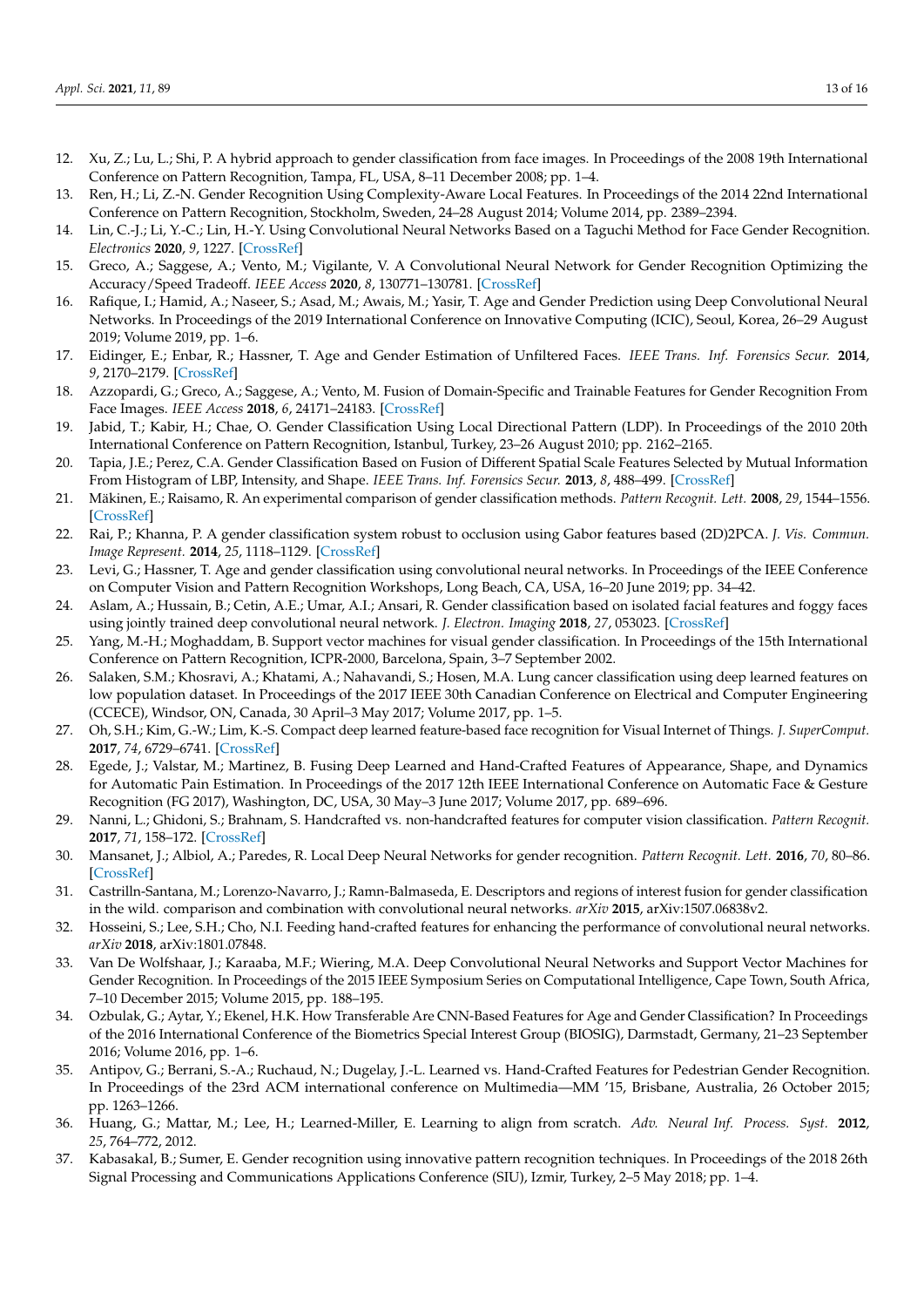- <span id="page-13-0"></span>38. Andonie, R. Comparison of recent machine learning techniques for gender recognition from facial images. *MAICS* **2018**, *10*, 97–102.
- <span id="page-13-1"></span>39. Shan, C. Learning local binary patterns for gender classification on real-world face images. *Pattern Recognit. Lett.* **2012**, *33*, 431–437. [\[CrossRef\]](http://dx.doi.org/10.1016/j.patrec.2011.05.016)
- <span id="page-13-2"></span>40. Duan, M.; Li, K.; Yang, C.; Li, K. A hybrid deep learning CNN–ELM for age and gender classification. *Neurocomputing* **2018**, *275*, 448–461. [\[CrossRef\]](http://dx.doi.org/10.1016/j.neucom.2017.08.062)
- <span id="page-13-3"></span>41. Nistor, S.C.; Marina, A.-C.; Darabant, A.S.; Borza, D. Automatic gender recognition for "in the wild" facial images using convolutional neural networks. In Proceedings of the 2017 13th IEEE International Conference on Intelligent Computer Communication and Processing (ICCP), Cluj-Napoca, Romania, 7–9 September 2017; Volume 2017, pp. 287–291.
- <span id="page-13-4"></span>42. Torralba, A.; Efros, A.A. Unbiased look at dataset bias. In Proceedings of the CVPR 2011, Colorado Springs, CO, USA, 20–25 June 2011; Volume 2011, pp. 1521–1528.
- <span id="page-13-5"></span>43. Moghaddam, B.; Yang, M.H. Gender classification with support vector machines. In Proceedings of the Fourth IEEE International Conference on Automatic Face and Gesture Recognition (Cat. No. PR00580), Grenoble, France, 28–30 March 2000; pp. 306–311.
- <span id="page-13-6"></span>44. Tamura, S.; Kawai, H.; Mitsumoto, H. Male/female identification from 8 × 6 very low resolution face images by neural network. *Pattern Recognit.* **1996**, *29*, 331–335. [\[CrossRef\]](http://dx.doi.org/10.1016/0031-3203(95)00073-9)
- <span id="page-13-7"></span>45. Cai, L.; Zhu, J.; Zeng, H.; Chen, J.; Cai, C. Deep-Learned and Hand-Crafted Features Fusion Network for Pedestrian Gender Recognition. In *Proceedings in Adaptation, Learning and Optimization*; Springer: Berlin/Heidelberg, Germany, 2017; Volume 9, pp. 207–215.
- <span id="page-13-24"></span>46. Ng, C.-B.; Tay, Y.-H.; Goi, B.-M. Pedestrian gender classification using combined global and local parts-based convolutional neural networks. *Pattern Anal. Appl.* **2018**, *22*, 1469–1480. [\[CrossRef\]](http://dx.doi.org/10.1007/s10044-018-0725-0)
- <span id="page-13-8"></span>47. Sun, Z.; Bebis, G.; Yuan, X.; Louis, S.J. Genetic feature subset selection for gender classification: A comparison study. In Proceedings of the Sixth IEEE Workshop on Applications of Computer Vision, 2002. (WACV 2002), Orlando, FL, USA, 3–4 December 2002; pp. 165–170.
- <span id="page-13-9"></span>48. Burton, A.M.; Bruce, V.; Dench, N. What's the Difference between Men and Women? Evidence from Facial Measurement. *Perception* **1993**, *22*, 153–176. [\[CrossRef\]](http://dx.doi.org/10.1068/p220153)
- <span id="page-13-10"></span>49. Kalansuriya, T.R.; Dharmaratne, A.T. Neural network based age and gender classification for facial images. *ICTer* **2014**, *7*, 2. [\[CrossRef\]](http://dx.doi.org/10.4038/icter.v7i2.7178)
- <span id="page-13-11"></span>50. Dalal, N.; Triggs, B. Histograms of oriented gradients for human detection. In Proceedings of the 2005 IEEE Computer Society Conference on Computer Vision and Pattern Recognition (CVPR'05), San Diego, CA, USA, 20–25 June 2005; Volume 1.
- <span id="page-13-12"></span>51. Ojala, T.; Pietikäinen, M.; Harwood, D. A comparative study of texture measures with classification based on featured distributions. *Pattern Recognit.* **1996**, *29*, 51–59. [\[CrossRef\]](http://dx.doi.org/10.1016/0031-3203(95)00067-4)
- <span id="page-13-13"></span>52. Fazl-Ersi, E.; Mousa-Pasandi, M.E.; Laganière, R.; Awad, M. Age and gender recognition using informative features of various types. *2014 IEEE Int. Conf. Image Process.* **2014**, 5891–5895. [\[CrossRef\]](http://dx.doi.org/10.1109/icip.2014.7026190)
- <span id="page-13-14"></span>53. Azzopardi, G.; Foggia, P.; Greco, A.; Saggese, A.; Vento, M. Gender recognition from face images using trainable shape and color features. In Proceedings of the 2018 24th International Conference on Pattern Recognition (ICPR), Beijing, China, 20–24 August 2018; Volume 2018, pp. 1983–1988.
- <span id="page-13-15"></span>54. Lian, H.-C.; Lu, B.-L. Multi-view Gender Classification Using Local Binary Patterns and Support Vector Machines. In *Computer Vision*; Springer Science and Business Media LLC: Berlin/Heidelberg, Germany, 2006; Volume 3972, pp. 202–209.
- <span id="page-13-16"></span>55. Mozaffari, S.; Behravan, H.; Akbari, R. Gender Classification Using Single Frontal Image Per Person: Combination of Appearance and Geometric Based Features. In Proceedings of the 2010 20th International Conference on Pattern Recognition, Istanbul, Turkey, 23–26 August 2010; pp. 1192–1195.
- <span id="page-13-17"></span>56. Jiang, Y.; Li, S.; Liu, P.; Dai, Q. Multi-feature deep learning for face gender recognition. In Proceedings of the 2014 IEEE 7th Joint International Information Technology and Artificial Intelligence Conference, Beijing, China, 20–21 December 2014; Volume 2014, pp. 507–511.
- <span id="page-13-18"></span>57. Liu, T.; Ye, X.; Sun, B. Combining Convolutional Neural Network and Support Vector Machine for Gait-based Gender Recognition. In Proceedings of the 2018 Chinese Automation Congress (CAC), Xi'an, China, 30 November–2 December 2018; Volume 2018, pp. 3477–3481.
- <span id="page-13-19"></span>58. Tasci, E.; Uğur, A. Image classification using ensemble algorithms with deep learning and hand-crafted features. In Proceedings of the 2018 26th Signal Processing and Communications Applications Conference (SIU), Izmir, Turkey, 2–5 May 2018; Volume 2018, pp. 1–4.
- <span id="page-13-20"></span>59. Rai, P.; Khanna, P. Gender Classification Techniques: A Review. In *Advances in Intelligent and Soft Computing*; Springer: Berlin/Heidelberg, Germany, 2012; pp. 51–59.
- <span id="page-13-21"></span>60. Santarcangelo, V.; Farinella, G.M.; Battiato, S. Gender recognition: Methods, datasets and results. In Proceedings of the 2015 IEEE International Conference on Multimedia & Expo Workshops (ICMEW), Turin, Italy, 29 June–3 July 2015; pp. 1–6.
- <span id="page-13-22"></span>61. Gu, J.; Wang, Z.; Kuen, J.; Ma, L.; Shahroudy, A.; Shuai, B.; Liu, T.; Wang, X.; Wang, G.; Cai, J.; et al. Recent advances in convolutional neural networks. *Pattern Recognit.* **2018**, *77*, 354–377. [\[CrossRef\]](http://dx.doi.org/10.1016/j.patcog.2017.10.013)
- <span id="page-13-23"></span>62. Antipov, G.; Berrani, S.-A.; Dugelay, J.-L. Minimalistic CNN-based ensemble model for gender prediction from face images. *Pattern Recognit. Lett.* **2016**, *70*, 59–65. [\[CrossRef\]](http://dx.doi.org/10.1016/j.patrec.2015.11.011)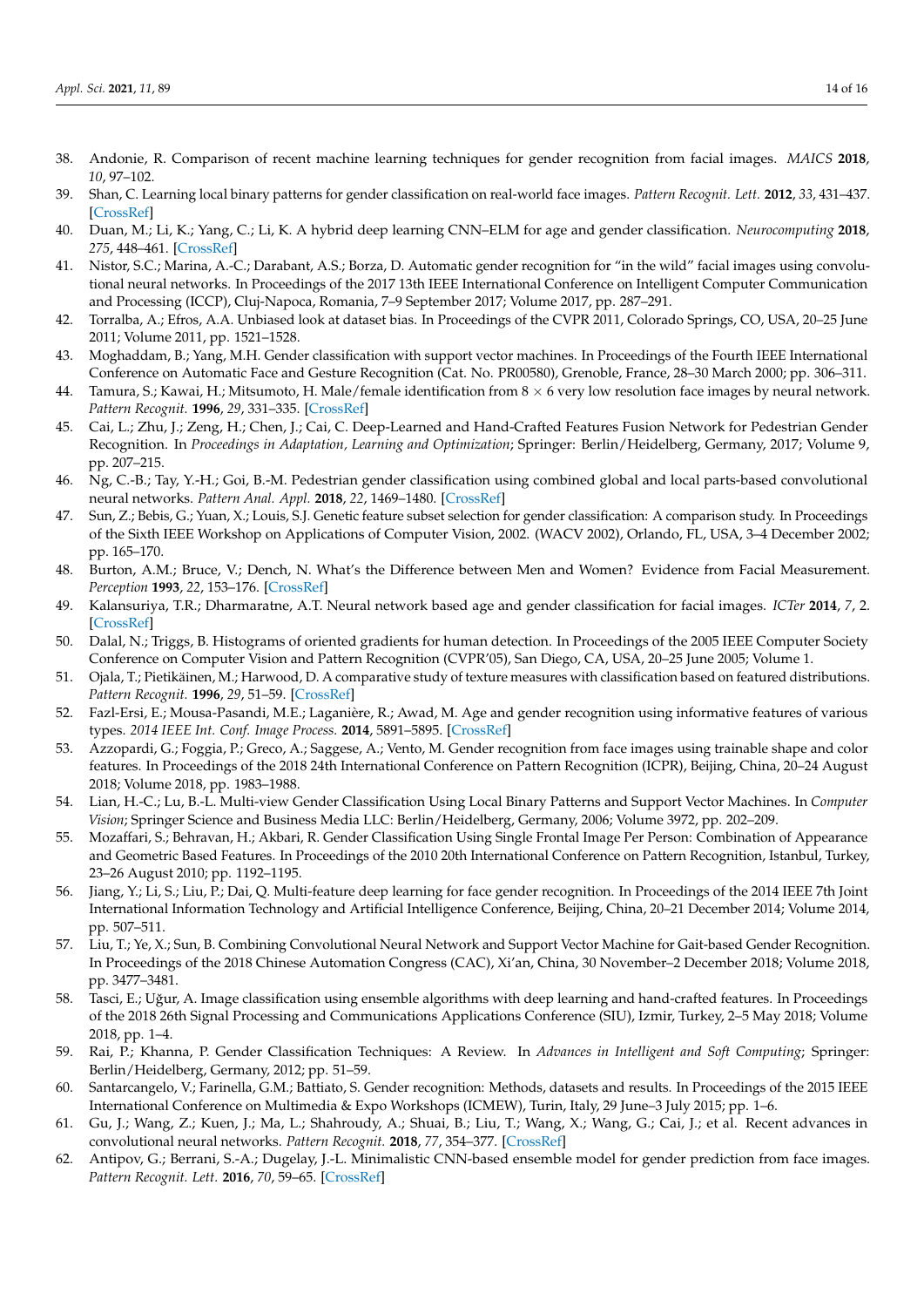- <span id="page-14-3"></span>63. Mualla, N.; Houssein, E.H.; Zayed, H.H. Face Age Estimation Approach based on Deep Learning and Principle Component Analysis. *Int. J. Adv. Comput. Sci. Appl.* **2018**, *9*, 152–157. [\[CrossRef\]](http://dx.doi.org/10.14569/IJACSA.2018.090222)
- <span id="page-14-0"></span>64. Rawat, W.; Wang, Z. Deep Convolutional Neural Networks for Image Classification: A Comprehensive Review. *Neural Comput.* **2017**, *29*, 2352–2449. [\[CrossRef\]](http://dx.doi.org/10.1162/neco_a_00990) [\[PubMed\]](http://www.ncbi.nlm.nih.gov/pubmed/28599112)
- <span id="page-14-1"></span>65. Orozco, C.; Iglesias, F.; Buemi, M.; Berlles, J. Real-Time Gender Recognition from Face Images Using Deep Convolutional Neural Network. In Proceedings of the 7th Latin American Conference on Networked and Electronic Media (LACNEM 2017), Valparaiso, Chile, 6–7 November 2017; Institution of Engineering and Technology (IET): London, UK, 2017; pp. 7–11.
- 66. Dhomne, A.; Kumar, R.; Bhan, V. Gender Recognition through Face Using Deep Learning. *Procedia Comput. Sci.* **2018**, *132*, 2–10. [\[CrossRef\]](http://dx.doi.org/10.1016/j.procs.2018.05.053)
- 67. Liew, S.S.; Khalil-Hani, M.; Radzi, S.B.A.; Bakhteri, R. Gender classification: A convolutional neural network approach. *Turk. J. Electr. Eng. Comput. Sci.* **2016**, *24*, 1248–1264. [\[CrossRef\]](http://dx.doi.org/10.3906/elk-1311-58)
- Samek, W.; Binder, A.; Lapuschkin, S.; Müller, K.-R. Understanding and Comparing Deep Neural Networks for Age and Gender Classification. In Proceedings of the 2017 IEEE International Conference on Computer Vision Workshops (ICCVW), Venice, Italy, 22–29 October 2017; pp. 1629–1638.
- <span id="page-14-5"></span>69. Haider, K.Z.; Malik, K.R.; Khalid, S.; Nawaz, T.; Jabbar, S. Deepgender: Real-time gender classification using deep learning for smartphones. *J. Real-Time Image Process.* **2019**, *16*, 15–29. [\[CrossRef\]](http://dx.doi.org/10.1007/s11554-017-0714-3)
- 70. Zhang, K.; Tan, L.; Li, Z.; Qiao, Y. Gender and Smile Classification Using Deep Convolutional Neural Networks. In Proceedings of the 2016 IEEE Conference on Computer Vision and Pattern Recognition Workshops (CVPRW), Las Vegas, NV, USA, 26 June– 1 July 2016; pp. 739–743.
- <span id="page-14-6"></span>71. Qawaqneh, Z.; Abu Mallouh, A.; Barkana, B.D. Age and gender classification from speech and face images by jointly fine-tuned deep neural networks. *Expert Syst. Appl.* **2017**, *85*, 76–86. [\[CrossRef\]](http://dx.doi.org/10.1016/j.eswa.2017.05.037)
- 72. Zhang, Y.; Xu, T. Landmark-Guided Local Deep Neural Networks for Age and Gender Classification. *J. Sensors* **2018**, *2018*, 1–10. [\[CrossRef\]](http://dx.doi.org/10.1155/2018/5034684)
- 73. Antipov, G.; Baccouche, M.; Berrani, S.-A.; Dugelay, J.-L. Effective training of convolutional neural networks for face-based gender and age prediction. *Pattern Recognit.* **2017**, *72*, 15–26. [\[CrossRef\]](http://dx.doi.org/10.1016/j.patcog.2017.06.031)
- 74. Hosseini, S.; Lee, S.H.; Kwon, H.J.; Koo, H.I.; Cho, N.I. Age and gender classification using wide convolutional neural network and Gabor filter. In Proceedings of the 2018 International Workshop on Advanced Image Technology (IWAIT), Chiang Mai, Thailand, 7–9 January 2018; Volume 2018, pp. 1–3. [\[CrossRef\]](http://dx.doi.org/10.1109/iwait.2018.8369721)
- <span id="page-14-10"></span>75. Smith, P.; Chen, C. Transfer Learning with Deep CNNs for Gender Recognition and Age Estimation. In Proceedings of the 2018 IEEE International Conference on Big Data (Big Data), Seattle, WA, USA, 10–13 December 2018; pp. 2564–2571.
- 76. Arora, S.; Bhatia, M. A Robust Approach for Gender Recognition Using Deep Learning. In Proceedings of the 2018 9th International Conference on Computing, Communication and Networking Technologies (ICCCNT), Bangalore, India, 10–12 July 2018; Volume 2018, pp. 1–6.
- 77. Akbulut, Y.; Sengur, A.; Ekici, S. Gender recognition from face images with deep learning. In Proceedings of the 2017 International Artificial Intelligence and Data Processing Symposium (IDAP), Malatya, Turkey, 16–17 September 2017; Volume 2017, pp. 1–4. [\[CrossRef\]](http://dx.doi.org/10.1109/idap.2017.8090181)
- 78. Deng, Q.; Xu, Y.; Wang, J.; Sun, K. Deep learning for gender recognition. In Proceedings of the 2015 International Conference on Computers, Communications, and Systems (ICCCS), Mauritius, India, 2–3 November 2015; Volume 2015, pp. 206–209.
- 79. Liu, X.; Li, J.; Hu, C.; Pan, J.-S. Deep convolutional neural networks-based age and gender classification with facial images. In Proceedings of the 2017 First International Conference on Electronics Instrumentation & Information Systems (EIIS), Harbin, China, 3–5 June 2017; pp. 1–4.
- <span id="page-14-2"></span>80. Aslam, A.; Hayat, K.; Umar, A.I.; Zohuri, B.; Zarkesh-Ha, P.; Modissette, D.; Khan, S.Z.; Hussian, B. Wavelet-based convolutional neural networks for gender classification. *J. Electron. Imaging* **2019**, *28*. [\[CrossRef\]](http://dx.doi.org/10.1117/1.JEI.28.1.013012)
- <span id="page-14-4"></span>81. Jia, S.; Lansdall-Welfare, T.; Cristianini, N. Gender Classification by Deep Learning on Millions of Weakly Labelled Images. In Proceedings of the 2016 IEEE 16th International Conference on Data Mining Workshops (ICDMW), Barcelona, Spain, 12–15 December 2016; Volume 2016, pp. 462–467.
- <span id="page-14-7"></span>82. Castrillón-Santana, M.; Lorenzo-Navarro, J.; Travieso-Gonzalez, C.M.; Freire-Obregón, D.; Alonso-Hernández, J.B. Evaluation of local descriptors and CNNs for non-adult detection in visual content. *Pattern Recognit. Lett.* **2018**, *113*, 10–18. [\[CrossRef\]](http://dx.doi.org/10.1016/j.patrec.2017.03.016)
- 83. Zeni, L.F.D.A.; Jung, C.R. Real-Time Gender Detection in the Wild Using Deep Neural Networks. In Proceedings of the 2018 31st SIBGRAPI Conference on Graphics, Patterns and Images (SIBGRAPI), Paraná, Brazil, 29 October–1 November 2018; Volume 10, pp. 118–125.
- <span id="page-14-8"></span>84. Taheri, S.; Toygar, Ö. Multi-stage age estimation using two level fusions of handcrafted and learned features on facial images. *IET Biom.* **2019**, *8*, 124–133. [\[CrossRef\]](http://dx.doi.org/10.1049/iet-bmt.2018.5141)
- <span id="page-14-9"></span>85. Ojala, T.; Pietikainen, M.; Maenpaa, T. Multiresolution gray-scale and rotation invariant texture classification with local binary patterns. *IEEE Trans. Pattern Anal. Mach. Intell.* **2002**, *24*, 971–987. [\[CrossRef\]](http://dx.doi.org/10.1109/TPAMI.2002.1017623)
- <span id="page-14-11"></span>86. Simonyan, K.; Zisserman, A. Very deep convolutional networks for large-scale image recognition. *arXiv* **2014**, arXiv:1409.1556.
- <span id="page-14-12"></span>87. Krizhevsky, A.; Sutskever, I.; Hinton, G.E. ImageNet classification with deep convolutional neural networks. *Commun. ACM* **2017**, *60*, 84–90. [\[CrossRef\]](http://dx.doi.org/10.1145/3065386)
- <span id="page-14-13"></span>88. Viola, P.; Jones, M. Robust real-time object detection. *Int. J. Comput. Vis.* **2001**, *4*, 34–47.